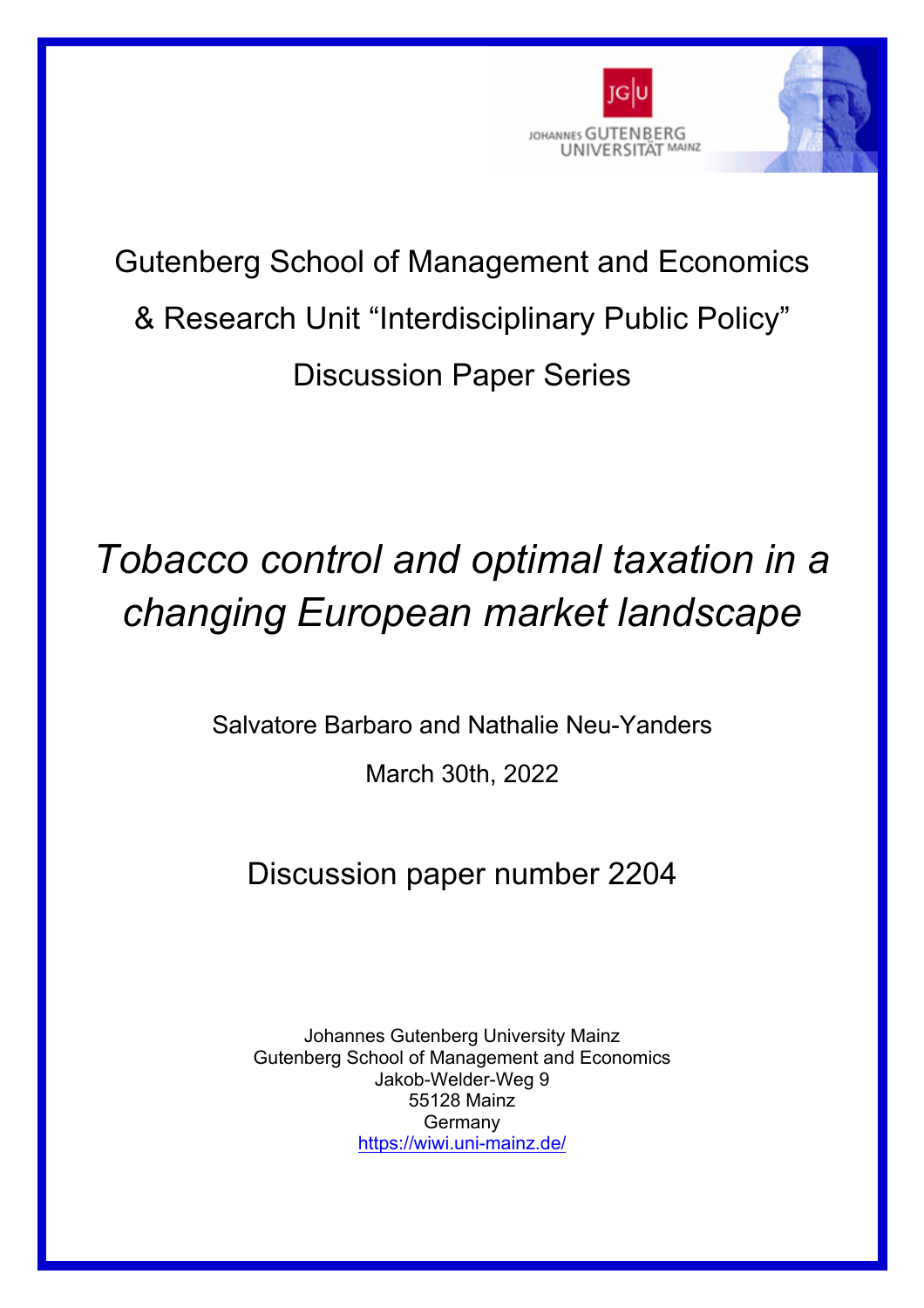Contact Details:

 Salvatore Barbaro Johannes Gutenberg University Mainz Jakob-Welder-Weg 4 55128 Mainz **Germany** sbarbaro@uni-mainz.de

 Nathalia Neu-Yanders Institute for Policy Evaluation Frankfurt **Germany** n.neu-yanders@ipe-evaluation.de

All discussion papers can be downloaded from http://wiwi.uni-mainz.de/DP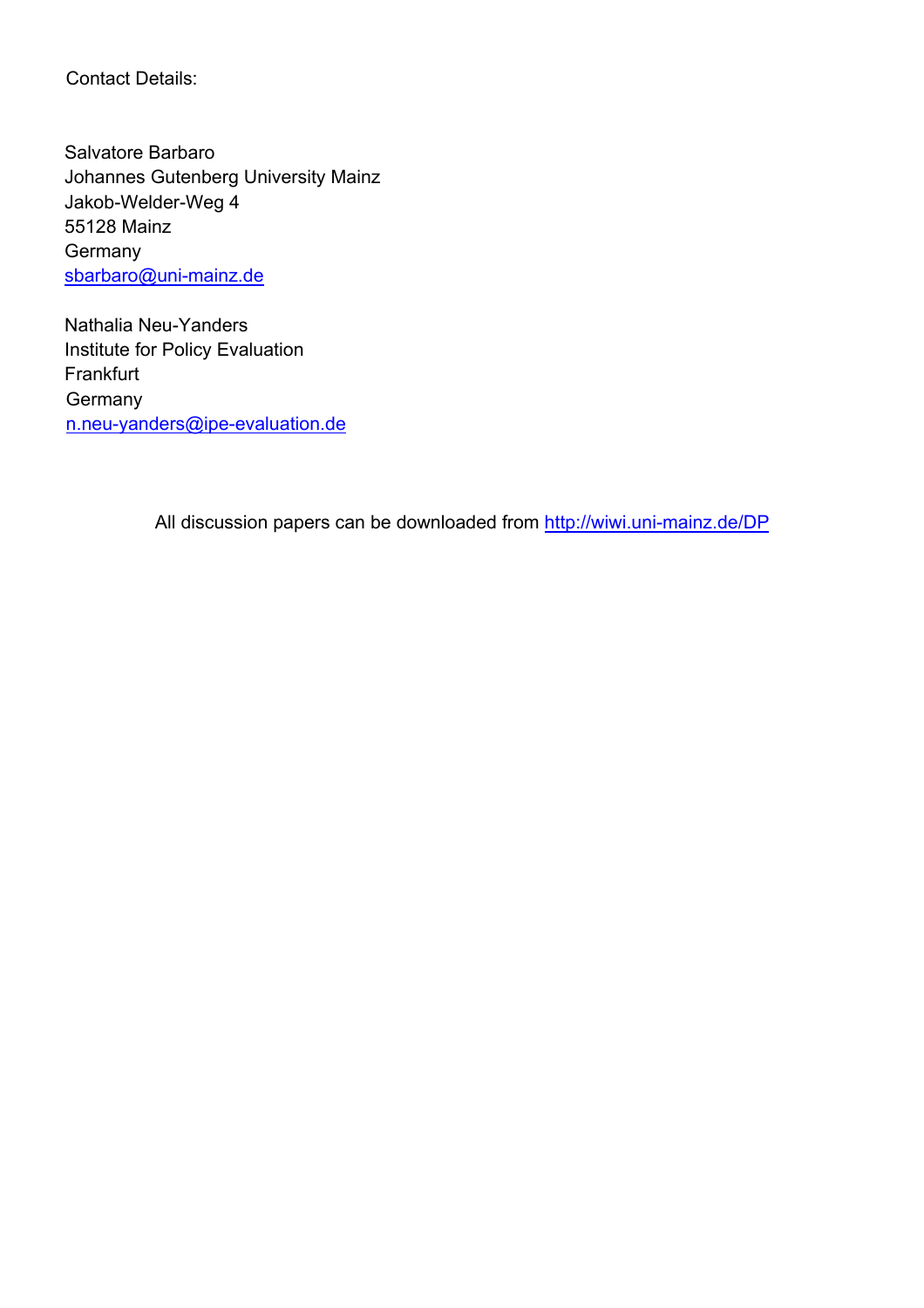## **Tobacco control and optimal taxation in a changing European market landscape**

### Salvatore Barbaro<sup>®</sup> and Nathalie-Neu-Yanders<sup> $\odot$ </sup>

<sup>~</sup>*Johannes-Gutenberg University Mainz, Germany; [sbarbaro@uni-mainz.de](mailto:sbarbaro@uni-mainz.de) Institute for Policy Evaluation, Frankfurt, Germany; [n.neu-yanders@ipe-evaluation.de](mailto:n.neu-yanders@ipe-evaluation.de)<sup>∗</sup>*

#### This version: 30th March 2022

#### **Abstract**

A widely-supported aim of governments is to reduce the consumption of healthharming tobacco products and to increase their cessation. To reach this goal, the European Union is preparing a revision of its tobacco-related taxation. A crucial question in this revision is how to treat new (non-combustible) products like heated tobacco and e-cigarettes. The taxation of non-combustible products is two-fold: It can contribute to overall cessation since the entire market becomes less attractive or it can prevent traditional smokers from substituting for less harmful products.

This paper provides evidence on European consumers' perceptions of combustible and non-combustible products. First, we assess the reason for substituting for less harmful products. Second, we develop a theoretical framework to determine the optimal tax environment on the tobacco market. Lastly, we survey empirical evidence on US consumers' responses to e-cigarette taxation and their impact on smoking prevalence. In addition, we apply price elasticity estimates from the US to European market data.

Nearly all available data and studies indicate a positive cross-price elasticity, which has significant implications for tax policy. Our policy recommendation encourages price differentials between combustible and non-combustible products such as heated tobacco products and e-cigarettes. Additionally, we argue that smoking prevalence is not a sufficient measure for public health, since consumption of non-combustible alternatives is excluded. As an alternative, a measure for general harm level should be used.

#### **JEL code:** I18

<sup>\*</sup>The authors are indebted to Nina König, Christian Hans, Andrew Yanders, and Sandra Möglich for fruitful discussions and useful comments.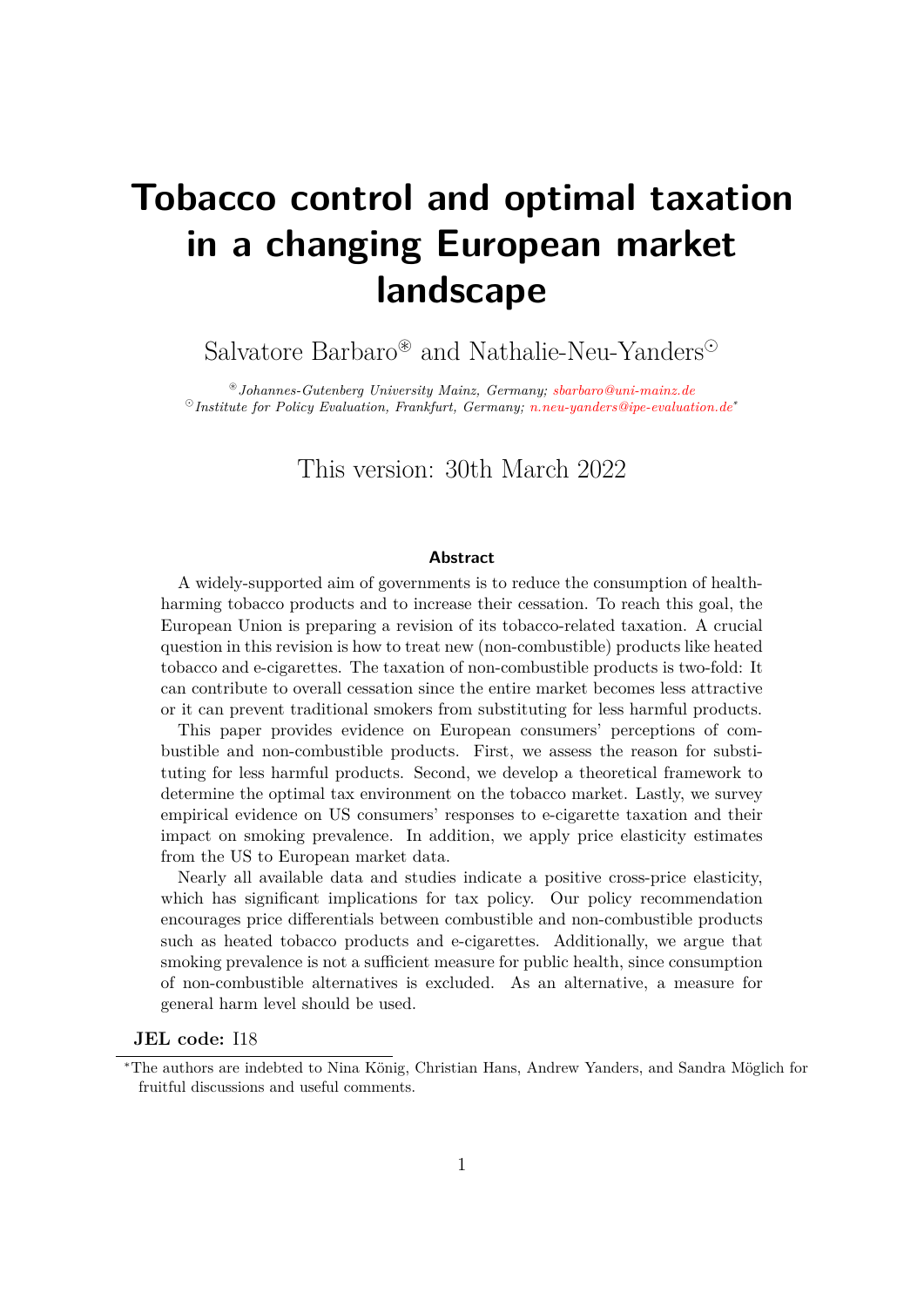### **Contents**

| 1. Introduction                                                                            | $\overline{3}$          |
|--------------------------------------------------------------------------------------------|-------------------------|
| 2. Evaluation of the Council Directive 2011/64/EU                                          | 4                       |
| 3. Combustibles and NCAs: substitutes or complements?                                      | $\overline{\mathbf{r}}$ |
| 4. Optimal taxation of unhealthy products                                                  | 10                      |
| 5. Recent empirical evidence and some simulation results for EU-27 member<br><b>states</b> | 14                      |
| <b>6. Conclusion</b>                                                                       | 16                      |
| A. WHO prevalence estimates                                                                | 21                      |
| B. Simulation of smoking-prevalence development in EU-27                                   | 22                      |

### **List of Figures**

| $\pm$          | Tobacco excise tax yield in the EU-27 member states, $2019. \ldots \ldots$ 4  |  |
|----------------|-------------------------------------------------------------------------------|--|
| 2 <sup>1</sup> | Prevalence estimates in the EU-27 and in other regions. $\dots \dots \dots$ 6 |  |
|                | 3. Combustible use and vaping behaviour in European countries, 2020. 8        |  |
|                |                                                                               |  |
|                |                                                                               |  |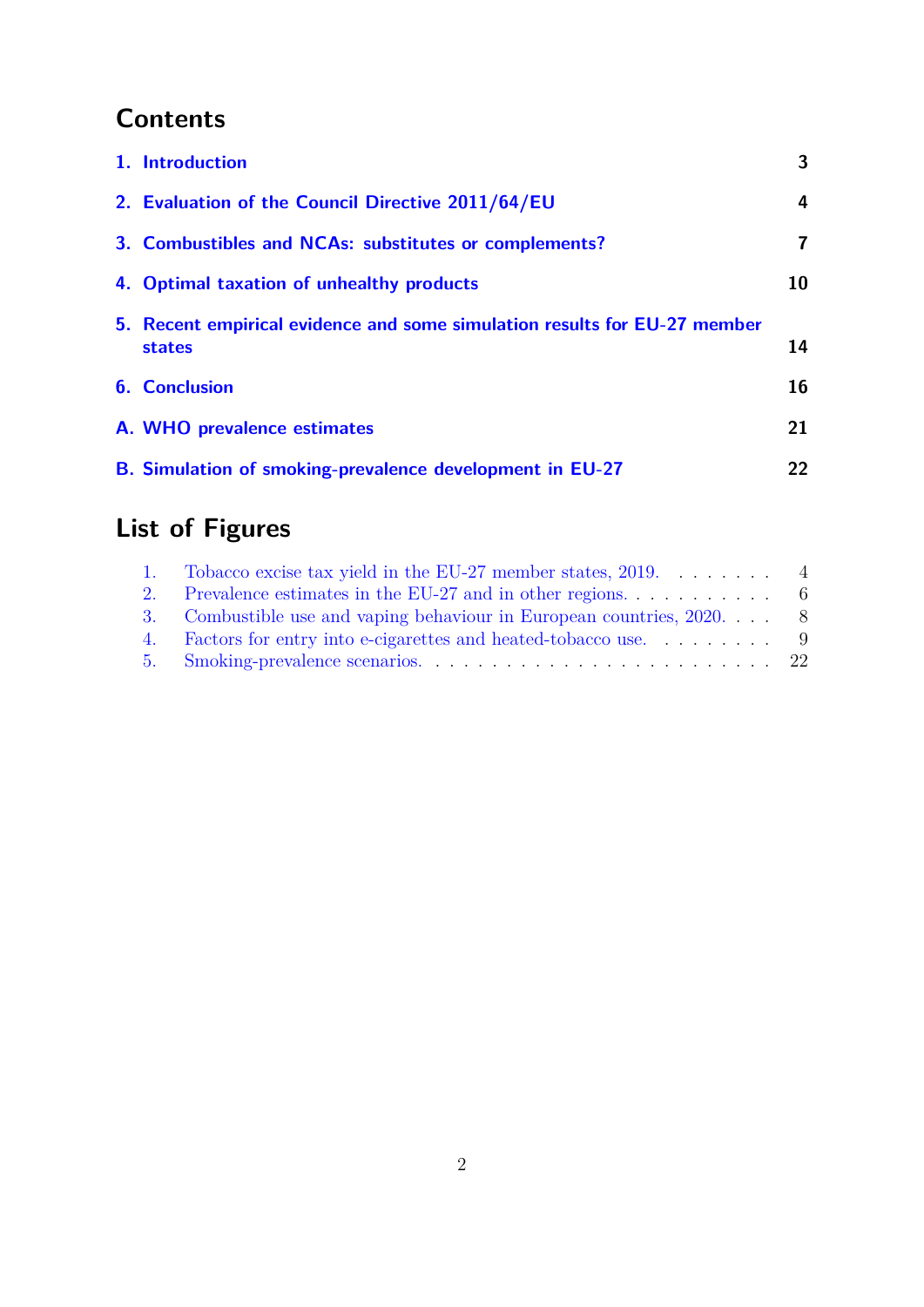#### <span id="page-4-0"></span>**1. Introduction**

EU legislation lays down the harmonised rules for excise duties on tobacco. The [Council](https://eur-lex.europa.eu/legal-content/en/TXT/?uri=CELEX:32011L0064) Directive  $2011/64/EU$  aims to "ensure the proper functioning of the internal market and, at the same time, a high level of health protection" (par. (2)). That is, the EU aims for similar price levels across EU-27 member states to ensure the proper functioning of the internal market and a low smoking prevalence to protect public health. By 2040, the share of tobacco users is targeted to be below 5%, according to *[Europe's Beating Cancer](https://ec.europa.eu/health/system/files/2022-02/eu_cancer-plan_en_0.pdf) [Plan](https://ec.europa.eu/health/system/files/2022-02/eu_cancer-plan_en_0.pdf)* (p. 10).

The effectiveness of the current Directive is questioned, also by the European Commission itself. Therefore, the Directive is currently under review (see Ch. [2\)](#page-5-0). When reviewing the Directive, non-combustible alternatives (henceforth: NCAs) such as ecigarettes and heated tobacco products (HTP), which are not explicitly covered by the Directive, should be included. Their market share has grown considerably over the last few years, and these products can be expected to gain in importance. The question of how NCAs should be taxed to reach the EU Commission's objectives needs to be evaluated.

Under consideration when regulating and taxing these new products is how much of a threat they are to health. Evidence indicates that NCAs are less harmful than conventional, market-dominating combustible cigarettes. It is commonly accepted that substituting combustible products with NCAs is associated with harm reduction. In Ch. [3,](#page-8-0) we investigate in detail what is currently known about NCAs and their harmfulness compared to combustibles. We also investigate the reasons why consumers start using NCAs.

The different harmfulness levels of combustible tobacco products and NCAs is only one factor to consider when assessing an appropriate tax environment. Another crucial factor is how different duty prices mutually affect the demand for each product. If smokers do not quit smoking due to price increases, the best subsequent response would be to switch to less harmful products. This switching requires that both products are substitutes rather than complements. Therefore, understanding the interplay is crucial for policy measures (see Ch. [5\)](#page-15-0).

Taking the increasing market share of NCAs into consideration, the question of whether smoking prevalence is a good indicator to measure the protection of public health can be raised. Smoking prevalence only covers the consumption of cigarettes but omits NCAs. Although NCAs are less harmful than combustibles, the consumption of these products is still not risk-free. Excluding the detrimental effects of NCA consumption when analysing public health, using smoking prevalence does not provide the full picture. As an alternative to smoking prevalence, the general harm level due to all combustible products and NCAs could be used. We introduce such a measure in Ch. [4,](#page-11-0) and we use that comprehensive measure in our simulation scenario in Ch. [5.](#page-15-0)

This paper provides evidence on European consumers' perception of combustible products and NCAs. We contribute to how the EU Commission should tax non-combustible alternatives. The paper is structured as follows: First, we provide an overview of the current regulatory framework regarding the taxation of tobacco products on the EU-27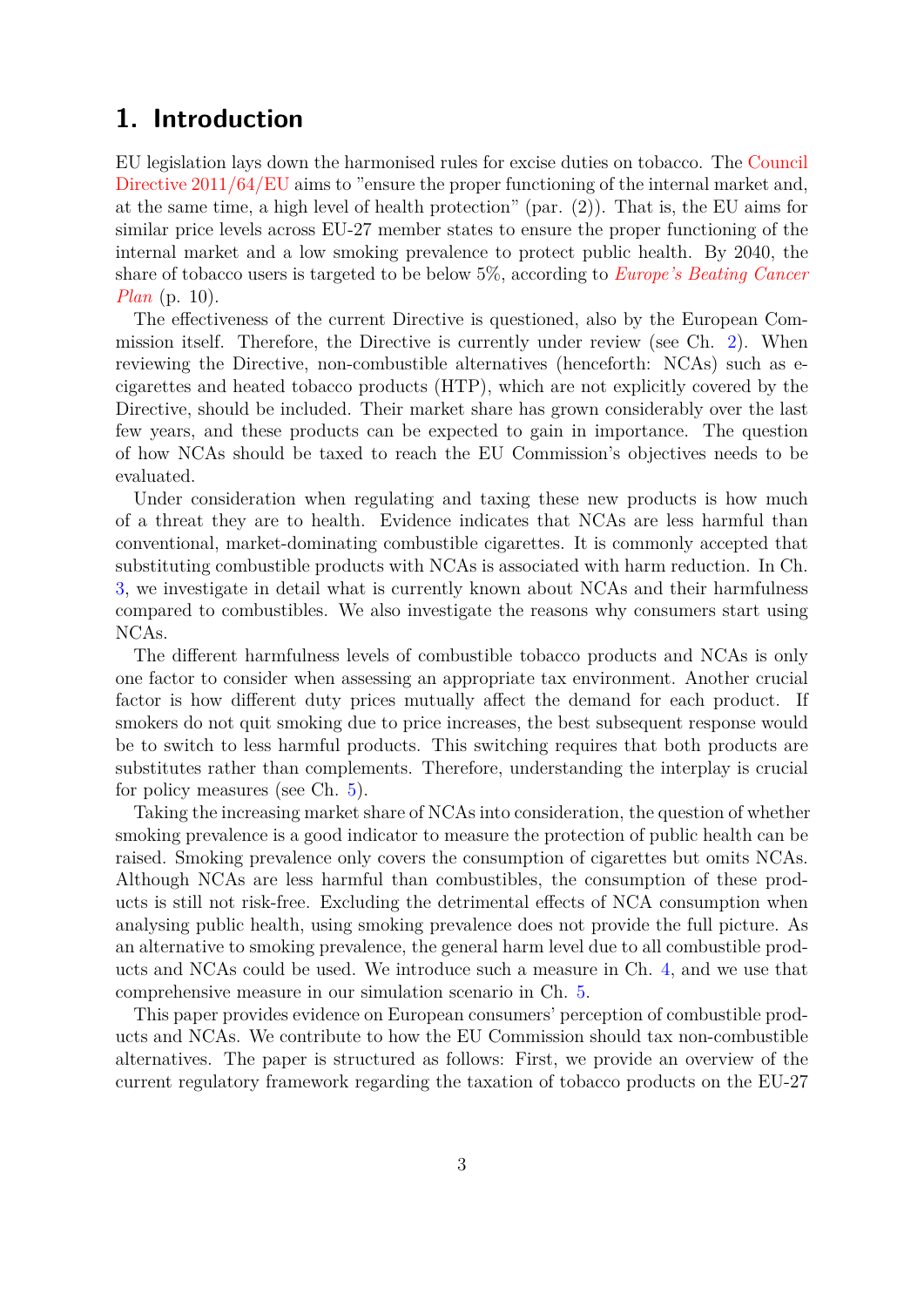level and investigate if the current Directive is contributing successfully to the EU commission's objectives (Ch. [2\)](#page-5-0). Second, we depict what is known about the harmfulness of NCAs and assess the reason for substituting combustibles with less harmful products (Ch. [3\)](#page-8-0). Third, we develop a theoretical framework to determine the optimal tax environment for the tobacco market (Ch. [4\)](#page-11-0). Finally, we survey empirical evidence on US consumers' responses to e-cigarette taxation and their impact on smoking prevalence (Ch. [5\)](#page-15-0). We also apply price elasticity estimates from the US to EU-27 market data.

#### <span id="page-5-0"></span>**2. Evaluation of the Council Directive 2011/64/EU**

Directive  $2011/64/EU$  determines the structure and excise duty rates applied to manufactured tobacco products in the EU member states. It then levies minimum excise duties on different tobacco products to reach these goals. For example, the tax on cigarettes consists of two components: (1) a specific component of between 7.5% and 76.5% of the total tax burden (TTB)—expressed as a fixed amount per 1,000 cigarettes, and (2) an ad-valorem component—expressed as a percentage of the retail selling price (RSP). Additionally, the excise rate must be at least  $\epsilon$ 90 per 1,000 cigarettes and at least  $60\%$  of the weighted average retail selling price (RSP WAP).<sup>[1](#page-5-2)</sup>



<span id="page-5-1"></span>**Figure 1:** *Tobacco excise tax yield in the EU-27 member states, 2019.* Excise Tax Yield on RSP WAP

Figure [1](#page-5-1) depicts the excise tax yield on 1,000 cigarette sticks for each of the EU-27 member states. Eleven countries lie above the average of around  $\epsilon$ 146 per 1,000

<span id="page-5-2"></span><sup>&</sup>lt;sup>1</sup>Countries that apply an excise duty of  $\epsilon$ 115 or more do not need to comply with the 60% criteria. Nine member states (Bulgaria, Estonia, Greece, Latvia, Lithuania, Hungary, Poland, and Romania) were granted a transitional period to reach the prescribed EU minima for cigarettes, which expired at the end of 2017.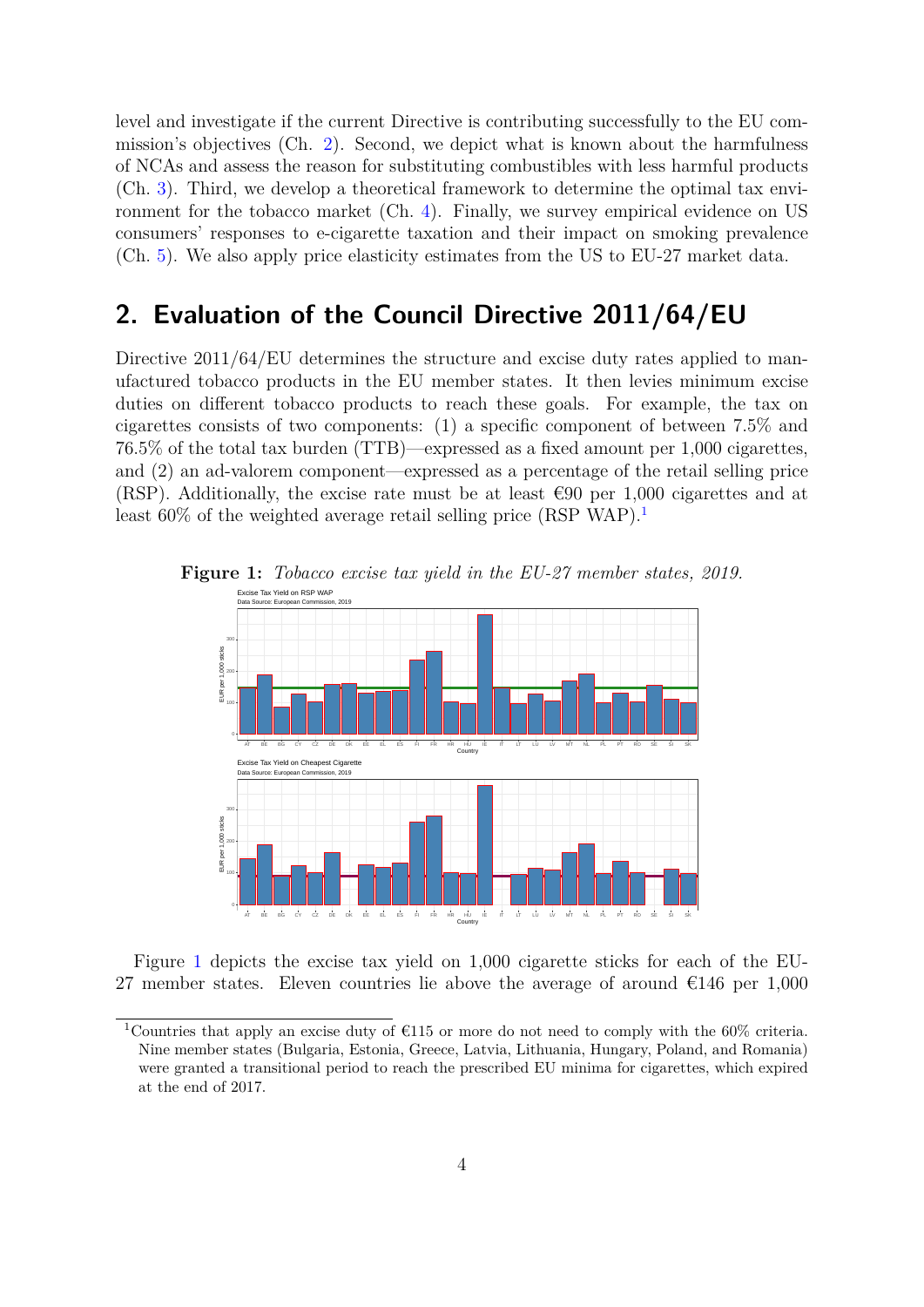cigarettes in 2019 (green horizontal line). Large differences between the member states are illustrated (upper figure). While the highest excise tax yields are generated in Ireland, France and Finland, the lowest can be found in Bulgaria, Hungary and Lithuania. For the latter countries, Figure [1](#page-5-1) shows that excise tax yields on the cheapest cigarette (lower figure) narrowly fulfil the mandatory minimum of  $\epsilon$ 90 per 1,000 sticks (purplecoloured line).[2](#page-6-0)

In addition, the EU commission concludes that the Directive's objective of reducing price differentials between EU member states has not been achieved. Thus, the notable differences in excise tax yields in 2019 seem to translate into price differences. [European](#page-20-0) [Commission et al.](#page-20-0) [\(2020\)](#page-20-0) even state that the gap between countries with the lowest and highest taxes slightly increased.

Several EU member states have already introduced taxes on e-cigarettes and HTP. These taxes differ not only in the applied structure but also in the tax rates, $3$  which jeopardises the Directive's objective to harmonise prices. As a response to the changing market landscape and the critical evaluation of the effectiveness, the EU Directive is currently under review. The crucial question is how to treat NCAs.

It is also questionable whether the Directive's stated objective to protect public health by reducing smoking prevalence has been achieved. Figure [2](#page-7-0) depicts the WHO estimates of smoking prevalence for the total population and by gender. Even though the smoking prevalence is decreasing, it remains relatively high among EU-27 member states. Thus, the effectiveness of EU measures is in question. [European Commission et al.](#page-20-0) [\(2020\)](#page-20-0) conclude that the Directive's contribution to the decline in smoking prevalence was limited to a few countries with low tax levels. Since the target is to reduce the share of tobacco users to below 5% by 2040 (*[Europe's Beating Cancer Plan](https://ec.europa.eu/health/system/files/2022-02/eu_cancer-plan_en_0.pdf)*), the reduction in the smoking prevalence in the EU-27 is certainly not sufficient. Considering the current smoking prevalence is around 25%, this goal seems ambitious as it implies an 80% reduction in roughly 20 years. From 2007 to 2018, Europe's prevalence declined by 10%.

Another interesting observation is the difference in the development of smoking prevalence among females and males. While the prevalence among men significantly decreased and are in line with other regions, smoking prevalence among women is remarkably high in the EU-27 member states. Little progress in reducing this rate can be observed.

Such differences can be seen as a different response to the common regulatory environment, which leads us to question the impact of the chosen policy measures. While these seem to work well for the male population, the same actions seem to have little or no effect on the female population. These gender differences in response to tobacco-policy measures are also addressed by the European Commission [\(European Commission et al.,](#page-20-0) [2020\)](#page-20-0) and are analysed in recent literature. For example, [Ngo et al.](#page-20-1) [\(2019\)](#page-20-1) argue that although female smokers are more responsive to an average tax increase, they seem to

<span id="page-6-0"></span><sup>&</sup>lt;sup>2</sup>The Excise Duty Tables for 2019 published by the European Commission do not contain Denmark, Italy, and Sweden values.

<span id="page-6-1"></span><sup>3</sup>For example, ten countries introduced taxes on HTP by weight and Italy and Hungary tax HTP by the stick. The applied tax rates vary from zero (temporarily in place in Poland and the Czech Republic) to  $\epsilon$ 200 per kg (equivalent) in Italy [\(European Commission et al.](#page-20-0) [\(2020\)](#page-20-0)).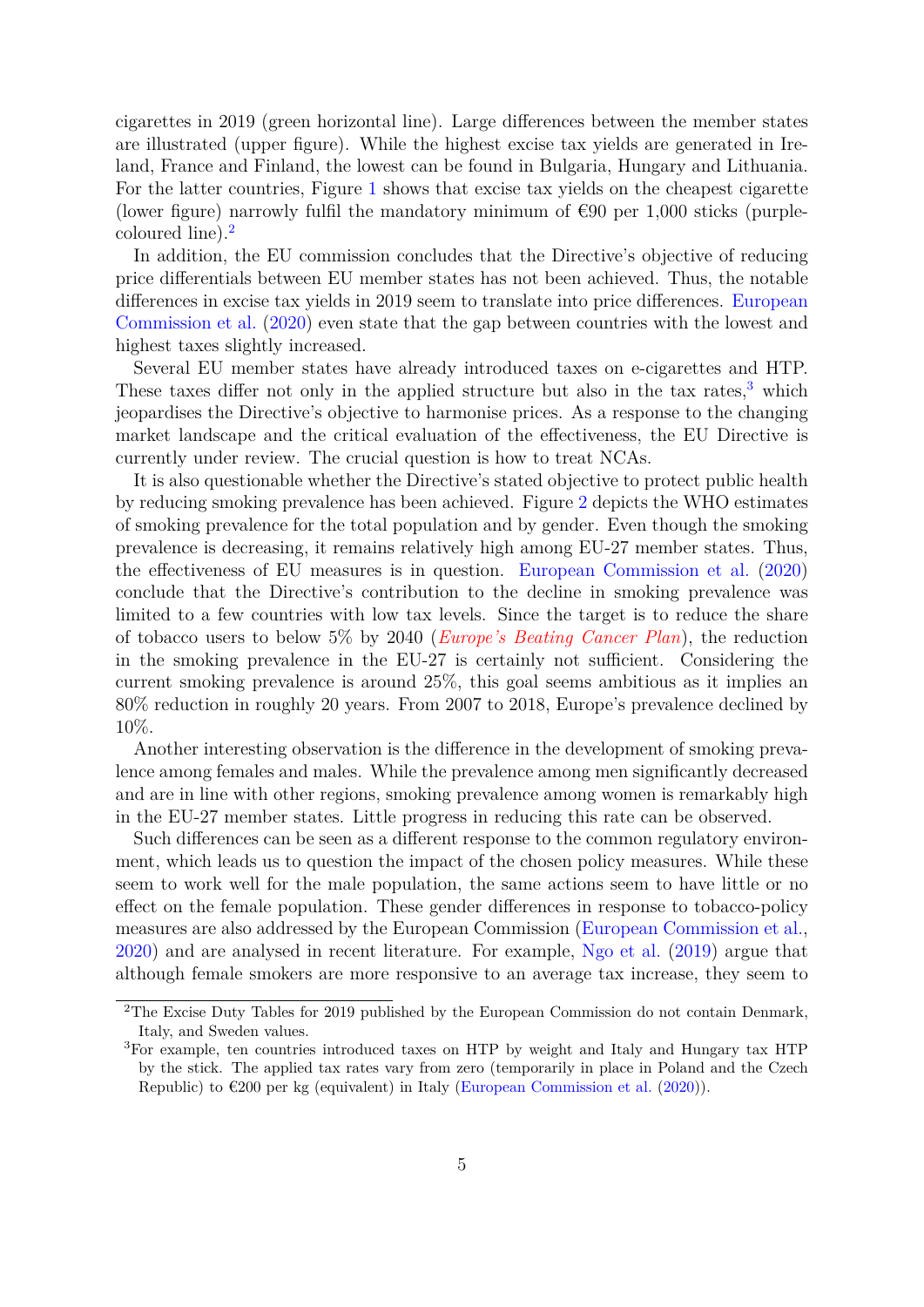<span id="page-7-0"></span>

**Figure 2:** *Prevalence estimates in the EU-27 and in other regions.*

be less responsive to VAT tax increases. For the US, most studies indicate that men are more responsive to cigarette taxes than women. However, this result is disputed (see [Stehr](#page-21-0)  $(2007)$  for an overview).<sup>[4](#page-7-1)</sup>

Analysing the applied excise tax yield and the developments of the smoking prevalence in the EU-27 member states indicates that the Directive's contribution to reaching its objectives is limited. Additionally, the changing market landscape contributes to the need to review the current Directive. The latter covers only cigarettes, fine-cut smoking tobacco, cigars and cigarillos, and other smoking tobacco. However, non-combustible alternatives such as e-cigarettes and heated tobacco products (HTP) are not explicitly covered by the Directive. The next chapter will shed some light on what is known about NCAs.

<span id="page-7-1"></span><sup>4</sup>Literature finds gender differences as a response to cigarette taxes and price increases. For example, [Chaloupka and Pacula](#page-19-0) [\(1999\)](#page-19-0) find that the price elasticity for cigarettes among young men is almost twice as high as among women. [Gallet and List](#page-20-2) [\(2003\)](#page-20-2) find the demand of men to be more elastic than the demand of women (average price elasticity among men is –0.50, and among women, it is –0.34). [Palali and van Ours](#page-21-1) [\(2019\)](#page-21-1) report that a price increase inversely affects males' starting rate of smoking.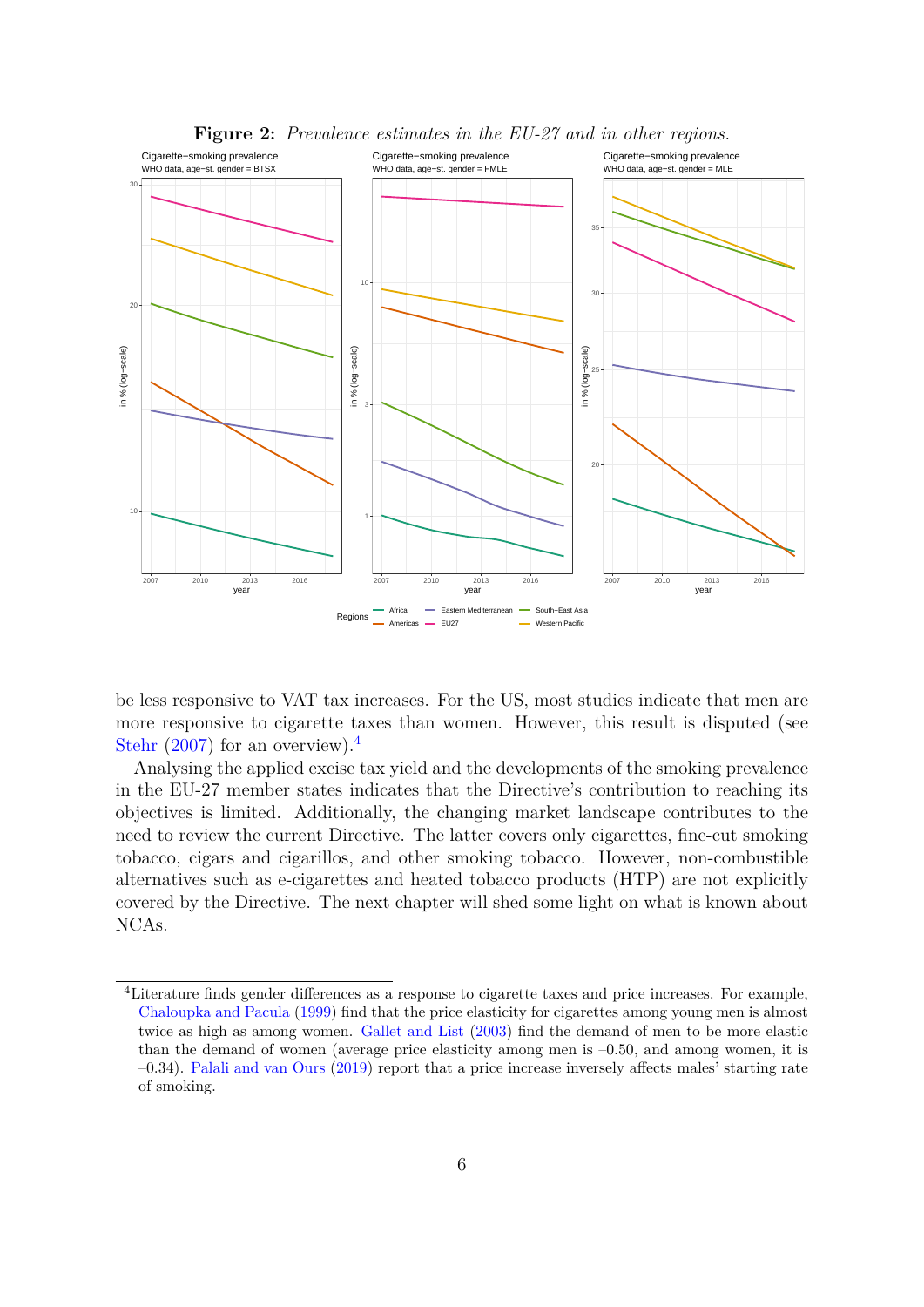#### <span id="page-8-0"></span>**3. Combustibles and NCAs: substitutes or complements?**

Compared to conventional tobacco products like cigarettes, the market for e-cigarettes and HTP is still small. Nevertheless, their market growth indicates that they will con-tinue to play an essential role in the tobacco market.<sup>[5](#page-8-1)</sup> When regulating and taxing these new products, focus should be placed on the different threats they poise to health. Evidence indicates that NCAs are less harmful than combustible cigarettes. The 2018 report of the [\(National Academies of Sciences, Engineering, and Medicine,](#page-20-3) [2018,](#page-20-3) p. 1) summarises that "Laboratory tests of e-cigarette ingredients [*. . .*] suggest that e-cigarettes are likely to be far less harmful than combustible tobacco cigarettes". Thus, the National Academies concluded that "if e-cigarette use by adult smokers leads to long-term abstinence from combustible tobacco cigarettes, the benefit to public health could be considerable".

[\(McNeill et al.,](#page-20-4) [2018,](#page-20-4) p. 20) in a report commissioned by [Public Health England](https://www.gov.uk/government/organisations/public-health-england) made the following policy advice: "Vaping poses only a small fraction of the risks of smoking and switching completely from smoking to vaping conveys substantial health benefits over continued smoking. Based on current knowledge, stating that vaping is at least 95% less harmful than smoking remains a good way to communicate the large difference in relative risk unambiguously so that more smokers are encouraged to make the switch from smoking to vaping". Although the 95%-number reported by [McNeill](#page-20-4)  $et$  al. is questionable,<sup>[6](#page-9-1)</sup> it is commonly accepted that substituting combustible products with NCAs is associated with harm reduction. [Allcott and Rafkin](#page-19-1) [\(2022\)](#page-19-1) interviewed 137 experts from various disciplines and found that a majority regards the harm levels closer than alleged. Experts state that NCAs are 63% less harmful than combustibles (on average), and not 95%. The substitution relationship between NCAs and cigarettes concerns policymakers, as restricting e-cigarettes may increase demand for much more harmful products like cigarettes.

The different harm levels of combustible tobacco products and NCAs are only *one* factor to consider when finding an appropriate tax environment. Another crucial factor is how different duty prices mutually affect the demand for each product. If rising prices do not force some smokers to quit, the subsequent best response would be to switch to less harmful products. This switching requires that both products are substitutes rather than complements. Therefore, understanding of the interplay of these products is crucial for policy measures.

This chapter provides several empirical findings on this interplay using the commonly used data sets of the Eurobarometer surveys for the years 2017 and 2020 (see [European](#page-20-5) [Commission](#page-20-5)  $(2021a,b)$  $(2021a,b)$ .<sup>[7](#page-9-2)</sup>

Figure [3](#page-9-0) shows the relationship between e-cigarette use (vaping) and cigarette smokers' behaviour. The plot on the left-hand side depicts the correlation between cigarette

<span id="page-8-1"></span><sup>&</sup>lt;sup>5</sup>For example, [European Commission et al.](#page-20-0)  $(2020)$  point out that the number of regular e-cigarette users increased from 6 to more than 12 million between 2013 and 2017, and HTP users increased up to 1.3 million between 2016 and 2018. Since 2014, e-cigarettes have been the most commonly used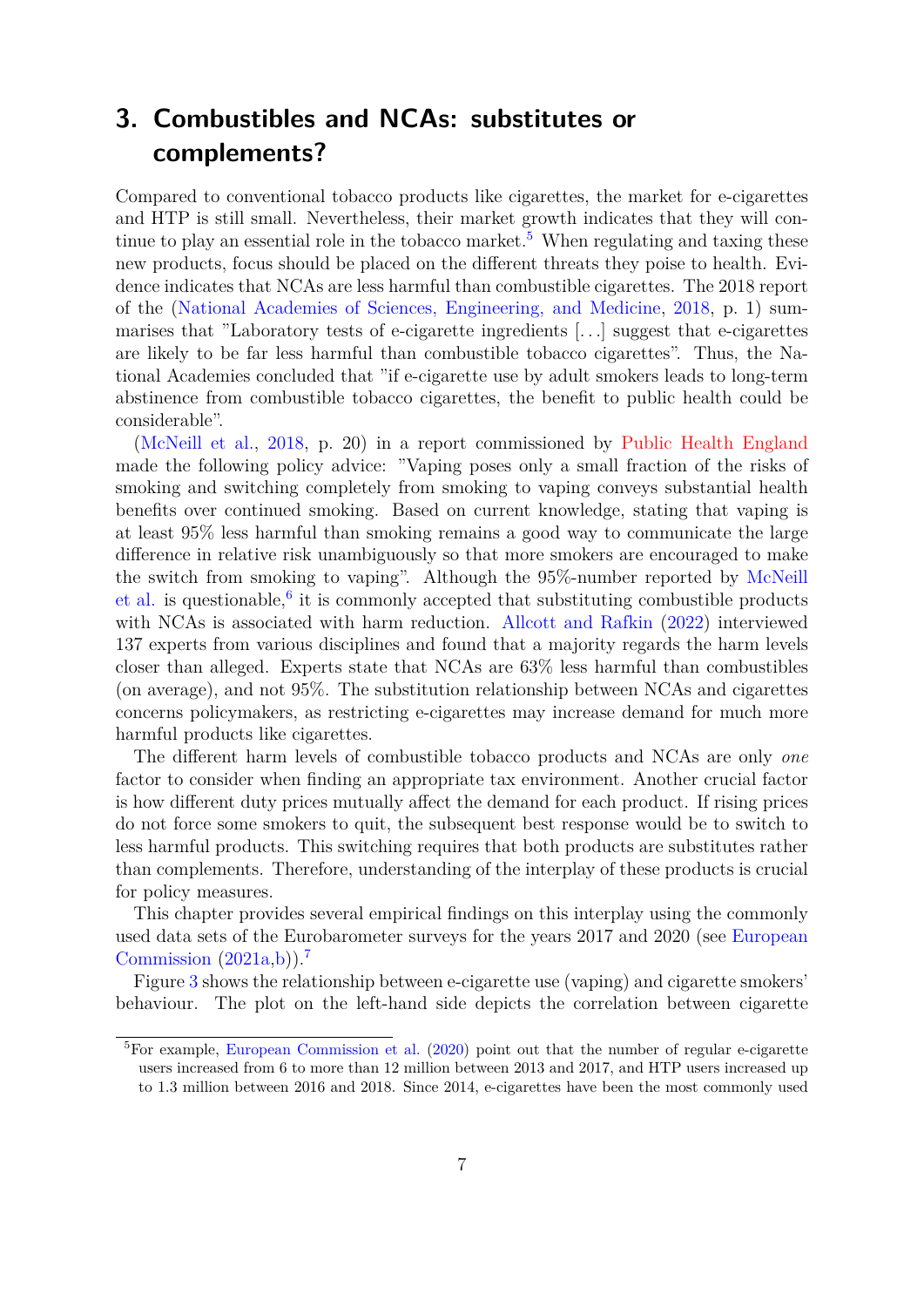

#### <span id="page-9-0"></span>**Figure 3:** *Combustible use and vaping behaviour in European countries, 2020.*

smoking prevalence and vaping. The plot on the right shows the correlation between those who quit cigarette smoking and those who vape e-cigarettes. The different label colours indicate EU-27 member states' regional affiliations.

By assessing the data, we found two main insights:

- 1. The relationship between cigarette smoking prevalence and e-cigarette vaping is ambiguous.
- 2. By assessing the number of those who quit cigarette smoking with the number of e-cigarette vapers, the correlation is positive. Thus, countries with more quitters are associated with a higher share of e-cigarette vapers.

These findings indicate that EU citizens used e-cigarettes to substitute cigarettes confirming a widely-ascertained conclusion for the US (see Ch. [5\)](#page-15-0). This suggestion is strongly supported by data reflecting the survey participants' response to which factors

tobacco product among adolescents in the US [\(Cullen et al.,](#page-20-7) [2019;](#page-20-7) [Gentzke et al.,](#page-20-8) [2019\)](#page-20-8).

<span id="page-9-1"></span><sup>6</sup> citet[p. 223]Glantz2018 questioned the evidence on safety and efficacy of the 95% result.

<span id="page-9-2"></span><sup>7</sup>For example, Eurobarometer data were used by [Bogdanovica et al.](#page-19-2) [\(2010\)](#page-19-2); [Laverty et al.](#page-20-9) [\(2021\)](#page-20-9) and others. See [Laverty et al.](#page-20-9) [\(2021\)](#page-20-9) for a description of the Eurobarometer data.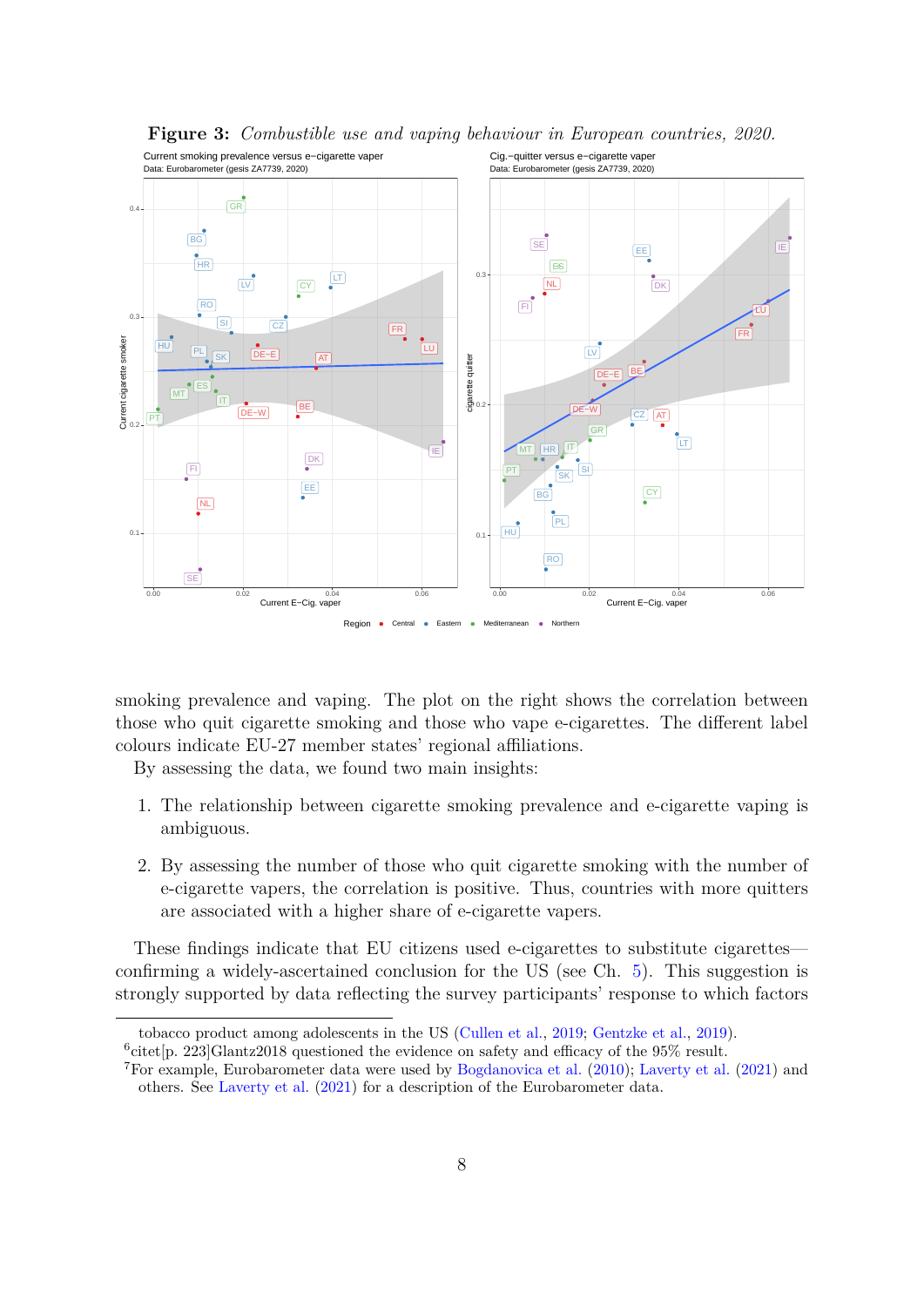have been influential in their decision to start using e-cigarettes or HTP. The following reasons were available for selection, and the survey participant's answers are depicted in Figure [4:](#page-10-0)



<span id="page-10-0"></span>**Figure 4:** *Factors for entry into e-cigarettes and heated-tobacco use.* Which of the following factors, if any, were important in your decision to start using e−cigarettes?

*Note:* The interquartile range (25*th* to 75*th* percentiles) is located within the boxes, such that the median value splits the boxes. The actual (average) value for each country is represented by the points lying on the boxplots. The reasons differ from country to country, and the different colours indicate countries' regional affiliations.

- 1. To stop or reduce tobacco consumption (short: "Reduce.tob"),
- 2. They were cool or attractive ("Cool.attractive"),
- 3. Because e-cigarettes can be vaped in places where tobacco smoking was not allowed ("Places"),
- 4. Because they were cheaper than tobacco ("Price"),
- 5. Because of friends using e-cigarettes ("Friends"),
- 6. Due to the flavours of e-cigarettes ("Flavour"),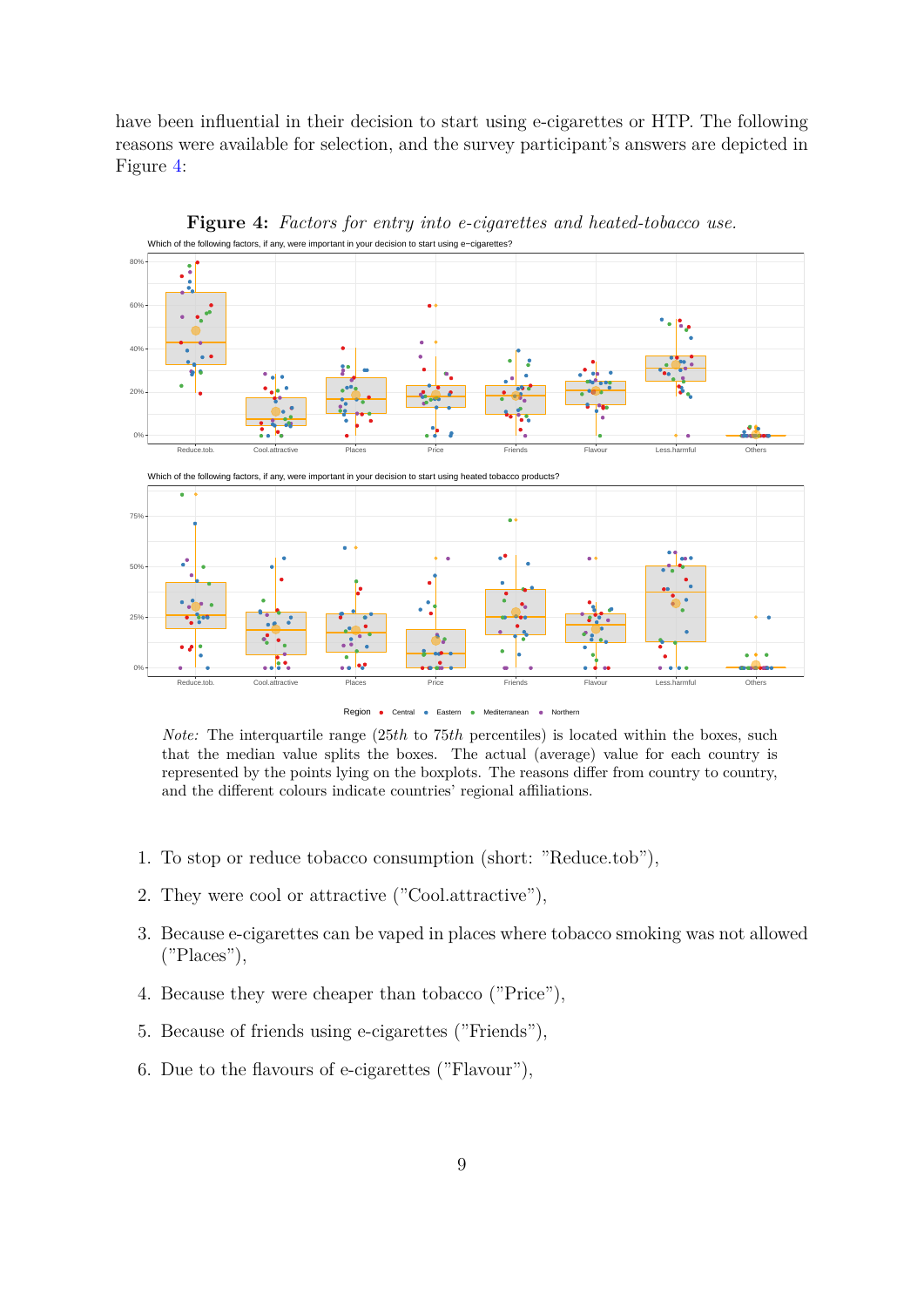- 7. Because one regarded e-cigarettes less harmful than using tobacco ("Less.Harmful"), and
- 8. Other reasons ("Others").

The boxplots in Figure [4](#page-10-0) display the distribution for each factor for the first use of e-cigarettes (upper plots) and HTPs (lower plot). According to the data, the foremost reason to start using e-cigarettes is to stop or reduce tobacco consumption. On average, around 48% indicate this reason for starting to vape. All other reasons play a comparatively small role. Our results are similar to those reported by [Berg et al.](#page-19-3) [\(2014\)](#page-19-3) using US data. Strikingly, the picture has fundamentally changed during recent years. In 2014, the most important factors were "Flavour" (39%) and "Price" (38%) (see [Stok](#page-21-2)[losa et al.,](#page-21-2) [2016,](#page-21-2) p. 1974). Analysing reasons for HTP use shows that, on average, the survey participants' belief that heated tobacco is less harmful than combustibles is the primary reason to start using HTP. [Laverty et al.](#page-20-9) [\(2021\)](#page-20-9) has recently assessed this entry into HTP use applying Eurobarometer data. Reducing or even stopping cigarette smoking also played a prominent role in first HTP use. Therefore, one can conclude that e-cigarettes and HTP are used as substitutes to combustibles. The next chapter builds the theoretical foundation on how taxation in tobacco markets affect the demand for combustibles and NCAs.

#### <span id="page-11-0"></span>**4. Optimal taxation of unhealthy products**

Higher taxation is seen as a crucial measure by legal authorities to reduce smoking behaviour (see, e.g., the *[Europe's Beating Cancer Plan](https://ec.europa.eu/health/system/files/2022-02/eu_cancer-plan_en_0.pdf)*). However, taxation affects citizens differently. It is safe to assume that combustible smokers fall into three (not necessarily disjointed) response groups when faced with raising taxes. One group is priceinelastic and will accept paying more for smoking, a second group quits or reduces their consumption, and a third group substitutes combustibles with NCAs. The challenge when revising the Directive is to adjust minimum taxes such that more people fall into the second group at the expense of the first group and without hindering the incentives of the third group.

In general, tax increases lead to tax-induced price increases,  $\delta$  and the apparent impact is measured by the own-price elasticity of demand.<sup>[9](#page-11-2)</sup> An increase in cigarette prices usually reduces the demand for cigarettes. For empirical evidence in European countries

<span id="page-11-1"></span><sup>&</sup>lt;sup>8</sup>In tobacco markets, producers mostly pass tax increases on to consumers. Therefore, tax-rate differentials between products on the tobacco market are expected to translate into price differentials between these products. For example, [European Commission et al.](#page-20-0) [\(2020\)](#page-20-0) calculate that 0.7 of the tax increase is passed on to prices (EU-27 average). For the US (2013 - 2019), [Cotti et al.](#page-19-4) [\(2020\)](#page-19-4) find that 91% of e-cigarette taxes are passed on to consumer prices.

<span id="page-11-2"></span><sup>&</sup>lt;sup>9</sup>A critical effect from tax setting derives from the distributional impact of tobacco taxes. If lowincome earners smoke over-proportionally, higher taxes on smoking products can exacerbate more dispersion of disposable income across citizens. For simplicity, we will neglect the distributional effects for the ongoing.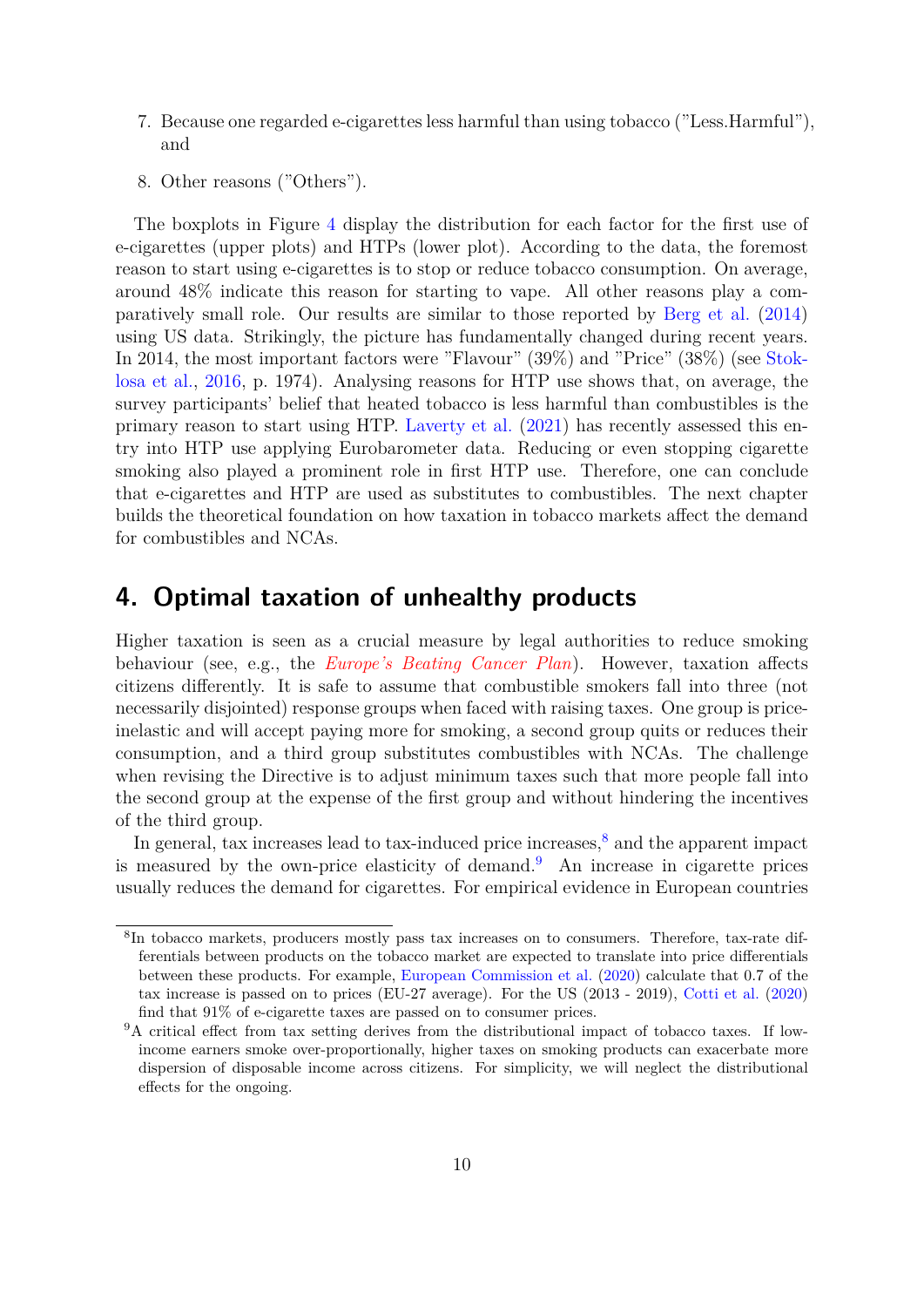(Spain, Italy), see Fernández et al.  $(2004)$ ; [Gallet and List](#page-20-2)  $(2003)$ . Besides the effect of tax increases on the product itself, tax increases also affect substitutes and complements of the affected product. The cross-price elasticities measure these effects on related products. The cross-price elasticity indicates how a price change of one product, e.g. cigarettes, affects the demand of other products, e.g. NCAs. Accordingly, many studies analyse cross-price elasticities on tobacco markets, e.g., [\(Zheng et al.,](#page-21-3) [2016;](#page-21-3) [Huang et al.,](#page-20-11) [2018;](#page-20-11) [Cotti et al.,](#page-19-4) [2020;](#page-19-4) [Allcott and Rafkin,](#page-19-1) [2022\)](#page-19-1).

The crux of the matter lies in the interplay between own- and cross-price elasticities. Consider increasing taxes on less harmful products. A negative own-price elasticity and increasing taxes make them less attractive, such that their diffusion in the market will be limited. On the other hand, consumers of combustibles might be discouraged to switch to less harmful products if these products are taxed more heavily (positive cross-price elasticity).

Such problems are covered in the economic theory of optimal taxation, which deals with the optimal tax-setting to achieve the highest possible level of welfare, measured by citizens' utility from consuming goods and services. The standard approach in optimaltax theory maximises welfare by achieving an exogenously set tax revenue. In health policy, the restriction is not to collect a given amount of revenues. Instead, citizens' welfare ought to be maximised by reducing societies' harm to a set level the government targets to achieve.

In the following, we will illustrate how optimal taxation can be modelled in the case of the government's target to reach a set society's harm level, denoted by  $\mathcal{H}$ . We denote by  $h_i$  the harm level associated with tobacco product  $i, i \in \{1, ..., n\}$ .<sup>[10](#page-12-0)</sup> One can think of the harm-level scores provided by, e.g., [Nutt et al.](#page-21-4) [\(2014\)](#page-21-4) for different products on the tobacco market. Society's harm level is given by

$$
\mathcal{H} \equiv \sum_{i=1}^{n} h_i \cdot x_i.
$$
 (1)

The EU targets to protect public health by reducing the smoking prevalence. Using the smoking prevalence as a measure for public health only captures health effects due to consumption of combustibles. It treats switching from combustibles to an e-cigarette as equal to quitting. We argue that  $\mathcal H$  is a better target than the widely-used smoking prevalence. The main reason is that  $H$  considers that less-harming products *are* harmful nevertheless. Thus,  $H$  seems more appropriate to describe the EU commissions policy goal to protect public health since the harm caused by non-combustible alternatives is also reflected.

The demand for tobacco products depends on prices and how consumers respond to them, such that  $x_i = x_i(\vec{p})$ , where  $\vec{p}$  denotes the price vector. Thus, the demand for a particular tobacco product,  $x_k$  ( $k \in \{1, ..., n\}$ ) depends on its own price,  $p_k$ , and on the other products' prices  $p_i, i \in \{1, ..., n\} \backslash \{k\}$ . The consumer prices comprise the

<span id="page-12-0"></span><sup>10</sup>For simplicity, the term *tobacco product* is used in the following for all combustible tobacco products and their non-combustible alternatives. Note that  $\hat{\mathcal{H}}$  denotes the politically set health level of the society. The actual level is denoted by  $H$ .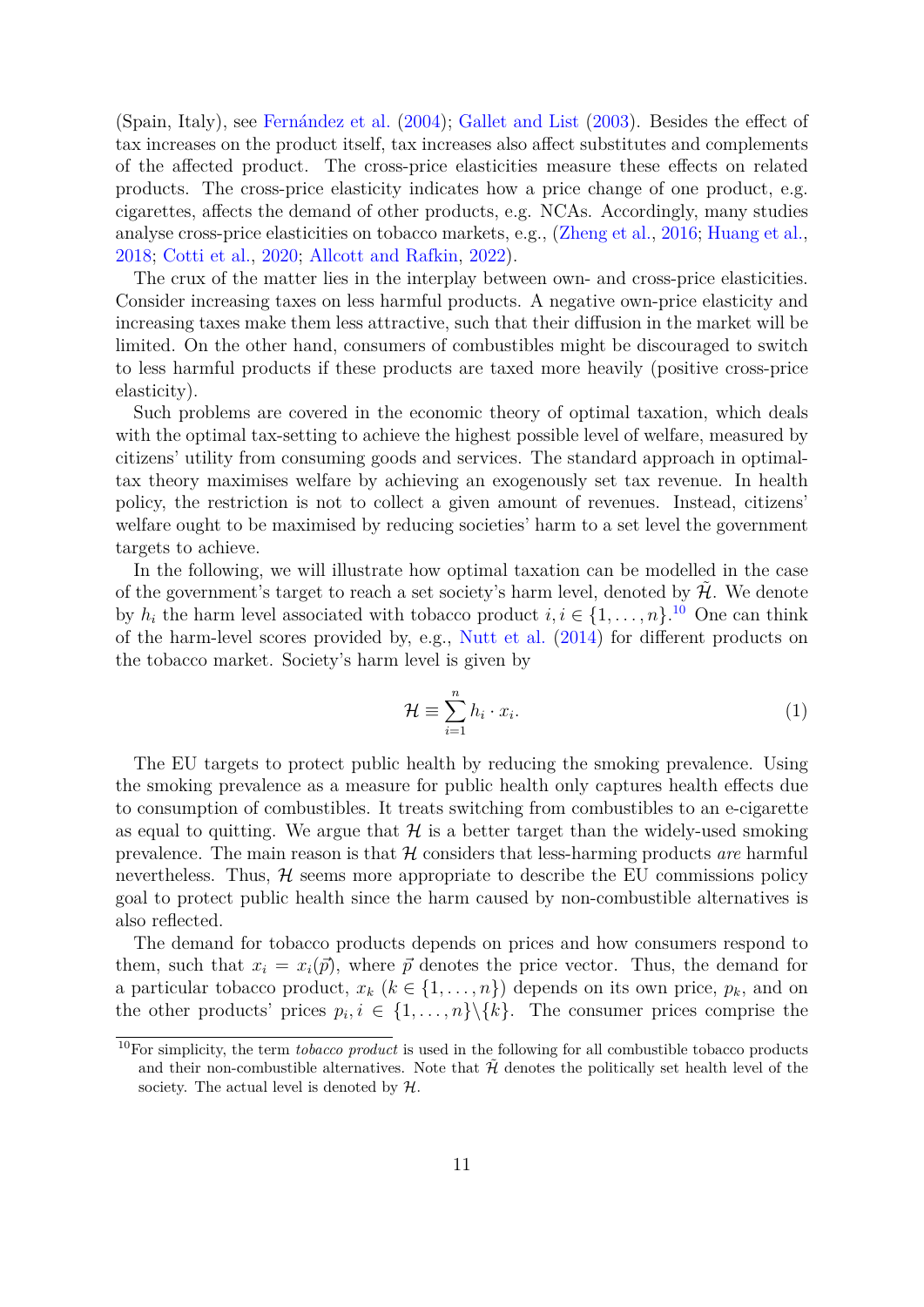producer prices  $(\vec{q})$  and the respective tax  $(t)$ . The government is interested in the price level on the market that leads to a politically set health level  $\mathcal{H} < \mathcal{H}$ . The latter expression denotes that the targeted harm level is below the current one (hence, the health level after the tax setting is better than in the initial situation).<sup>[11](#page-13-0)</sup>

A government's optimization problem may be formulated in terms of the Lagrangean:

$$
\mathscr{L}(\cdot) = V(\vec{p}, e) - \lambda \left[ \sum_{i} h_i \cdot x_i(\vec{p}) - \tilde{\mathcal{H}} \right]. \tag{2}
$$

 $V(\cdot)$  denotes the indirect utility function which we use in line with existing literature as a measure for welfare. The derivative with respect to the tax rate of a particular tobacco product  $k \in \{1, \ldots, n\}$  yields

<span id="page-13-2"></span>
$$
\frac{\partial \mathcal{L}}{\partial t_k} = -\mu \cdot x_k - \lambda \cdot \sum_i h_i \frac{\partial x_i}{\partial p_k} = 0.
$$
 (3)

We make use of *Roy's identity*<sup>[12](#page-13-1)</sup> ( $\partial V/\partial t_k = -\mu \cdot x_k$ ), where  $\mu$  denotes the marginal utility of income to the consumer. The first-order condition [\(3\)](#page-13-2) can be rewritten to

<span id="page-13-3"></span>
$$
\sum_{i=1}^{n} h_i \frac{\partial x_i}{\partial p_k} = -\frac{\mu}{\lambda} x_k.
$$
\n(4)

The left-hand side of the rearranged first-order condition [\(4\)](#page-13-3) describes consumers' responsiveness to price changes. In order to make the term more interpretable (and accessible for econometric estimates), we split it into an own-price and a cross-price elasticity. The latter is defined as  $\eta_{j,k} = \partial x_j / \partial p_k \cdot p_k / x_j$ . The own-price elasticity, on the other hand, yields  $\epsilon_j = \partial x_j / \partial p_j \cdot p_j / x_j$ . By using the elasticity terms, we can rewrite the first-order condition to

<span id="page-13-4"></span>
$$
\epsilon_k \cdot h_k \cdot x_k + \sum_{i \neq k} \eta_{i,k} \cdot h_i \cdot x_i = -\frac{\mu}{\lambda} x_k \cdot p_k. \tag{5}
$$

The first term denotes the harm level of the targeted good, weighted by its ownprice elasticity. The second term denotes the summed harm level of all other products, weighted by the sum of their cross-price effects. Dividing both sides of Eq. [\(5\)](#page-13-4) by  $x_k/p_k$ yields—after some straightforward rearrangements—the optimal tax level  $t_k^*$  (necessary condition) for product *xk*.

<span id="page-13-5"></span>
$$
t_k^* = -\frac{\lambda}{\mu} \left[ h_k \cdot \epsilon_k + \sum_{i \neq k} \eta_{i,k} \cdot h_i \frac{x_i}{x_k} \right] - q_k. \tag{6}
$$

<span id="page-13-0"></span><sup>&</sup>lt;sup>11</sup>The assumption  $\tilde{H} < H$  is crucial since otherwise all effects derived in this section would reverse. The reason is that if  $\tilde{H} > \mathcal{H}$ , then the society would be healthier in the initial situation, and the government would aim to increase society's health hazard.

<span id="page-13-1"></span><sup>&</sup>lt;sup>12</sup>For an overview on optimal taxation and the properties of the indirect utility function (envelope theorem) see [Atkinson and Stiglitz](#page-19-5) [\(2015,](#page-19-5) Ch. 12-2).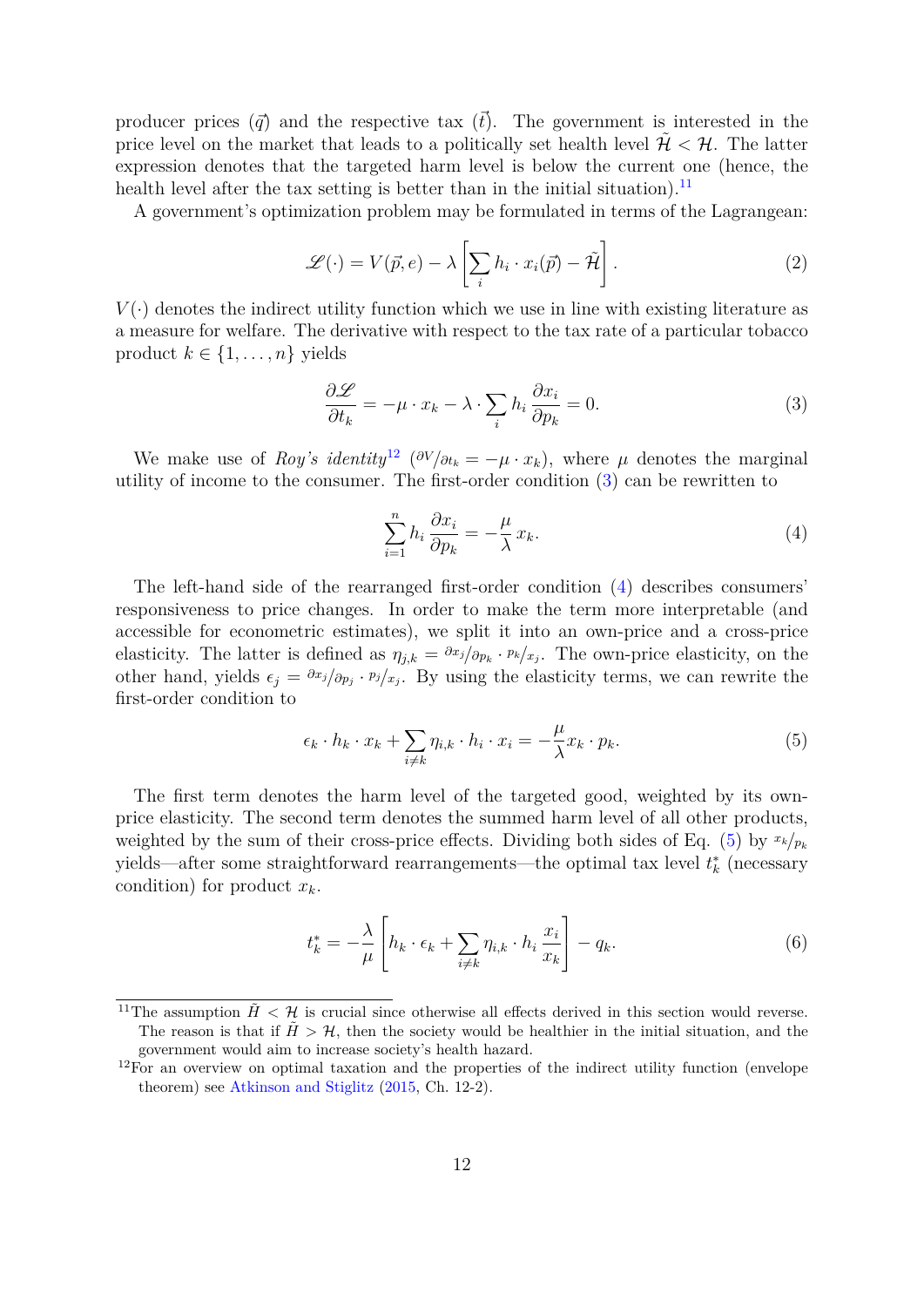To illustrate the implications, let us focus on some exceptional cases of Eq. [\(6\)](#page-13-5). We do not use exceptional cases to describe the actual policy implications but to deepen the insights on how an optimal tax works in this simple framework. For simplicity, consider only two goods, {*k, i*}. One can think of *k* to represent NCAs and *i* to represent combustibles.

- 1. Consider no cross-price elasticity  $(\eta_{i,k} = 0)$ . If the own-price elasticity,  $\epsilon_k$ , is negative (higher prices imply reduced demand), the optimal tax imposed on product *k* then depends positively on  $h_k$  (thus, the higher the harm level of product  $k$ , the higher it should be taxed). The effect of increasing harm levels is amplified with an increasing own-price-elasticity  $(\epsilon_k \downarrow)$ . This follows immediately from  $\frac{\partial t_k^*}{\partial h_k} = -\frac{\lambda}{\mu}$  $\frac{\lambda}{\mu}\epsilon_k > 0$ . If the own-price elasticity is positive (a case not reported on tobacco markets to our best knowledge with the exemption of some simulation results by [Allcott and Rafkin](#page-19-1) [\(2022\)](#page-19-1), see Ch. [5\)](#page-15-0), the taxes shall be negatively correlated with increasing harm level, *hk*.
- 2. If both elasticities are zero, there is no reason to tax NCAs from a health-policy perspective. Here, the distinction to classical optimal-tax theory becomes evident. If the government's restriction is to raise an exogenously set tax revenue, then  $\epsilon_k = 0$  implies a high tax rate. The reason is that completely inelastic demands can be taxed without any excess burden caused by substitution effects.
- 3. Next, consider that only the demand  $x_k$  (NCA) is entirely inelastic,  $\epsilon_k = 0, \eta_{i,k} > 0$ . Imposing or raising the tax for NCA raises the demand for combustibles, which contradicts the government's goal. Consider that combustibles have the largest market share  $(x_i/x_k > 1)$  and the highest threat to health  $(h_i = h_{\text{max}})$ , then the optimal tax to NCAs shall be negative. In this extreme hypothetical scenario, rather than increasing the prices of NCAs, they should be negatively taxed (hence, subsidised) to prevent NCA users from smoking cigarettes.

In practice, none of the variables in Eq.  $(6)$  can be assumed to be zero. The optimal tax rate for any product results from a thorough consideration of the products' different impacts on health, market share, and elasticities. In particular, if more than two products are on the counter, the optimal tax for any product depends on the sum of the cross-price effects to any other product. The implication for EU policy (and tax policy in the member states) is that tax setting with health goals must consider an entire table of elasticities. While several data exist for the US, the main shortcoming in the European Union is that such elasticity estimates are missing, although they are necessary.

In contrast, the US market is well investigated, and elasticity estimates are available. Hence, we will provide an overview of them in the next chapter and apply them to the EU market—the second-best solution as long as no EU estimates are available. Thus, we show a hypothetical simulation scenario on how cigarette demand would change if e-cigarette prices increased.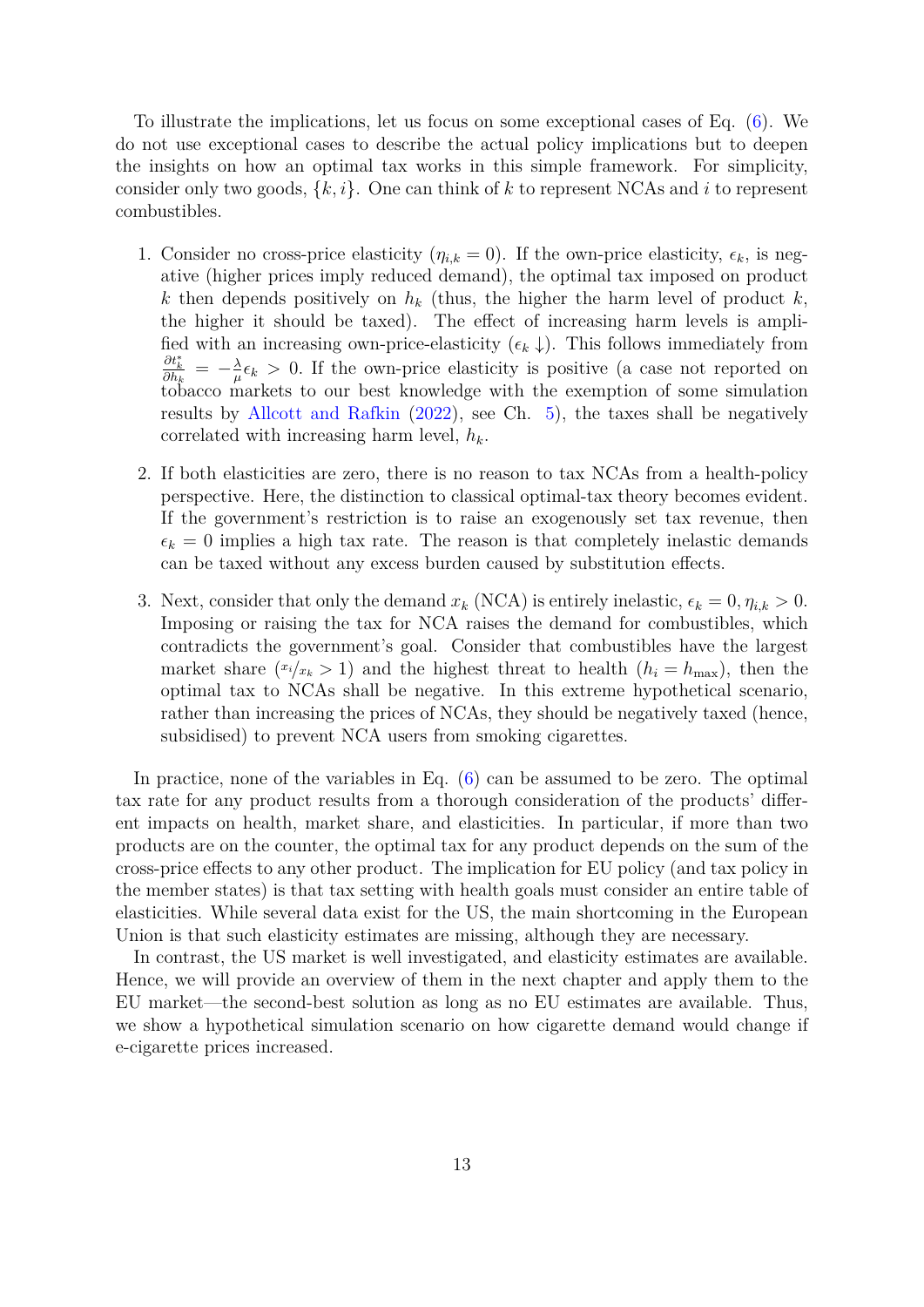#### <span id="page-15-0"></span>**5. Recent empirical evidence and some simulation results for EU-27 member states**

Recent empirical evidence indicates that e-cigarettes and combustible cigarettes are sub-stitutes.<sup>[13](#page-15-1)</sup> We will briefly survey the most recent studies from the plethora of related studies. They all deal with US data, highlighting the need for further research in Europe.[14](#page-15-2)

Minnesota was the first US state to tax e-cigarettes in  $2010^{15}$  $2010^{15}$  $2010^{15}$  Initially,  $35\%$  on the wholesale price was taxed; three years later, the tax rate was set to 95%. [Saffer et al.](#page-21-5) [\(2020\)](#page-21-5) find that the e-cigarette tax in Minnesota led to an increase in adult smoking and reduced smoking cessation. The cross-price elasticity (the elasticity of smoking prevalence regarding e-cigarette prices) is estimated to be 0*.*13. A 10% increase in e-cigarette prices, thus, is estimated to have increased smoking prevalence by 1.3%. By calibrating Minnesota data on the national US level, they estimate that taxing ecigarettes at the same rate as combustible cigarettes would deter about a quarter of potential quitters (around 2.75 million (henceforth: *m*) US citizens) from cessation.

The number of around 2.75*m* potential quitters who could be deterred from stopping smoking resembles an estimate by [Pesko et al.](#page-21-6) [\(2020\)](#page-21-6). An extra 2.5*m* adult smokers is estimated if an e-cigarette tax of \$1.65 per millilitre (henceforth: ml) of vaping liquid were imposed nationwide. Using survey data from 2011 to 2018, they find that e-cigarette taxes are associated with the increasing use of combustible cigarettes, hence, a positive cross-price elasticity. In particular, they find that a \$1.00 increase in tax (per ml of vaping liquid) increases daily smoking propensity by 5.3%.

By using data on around 94*k* students and their smoking and vaping behaviour from 2011 to 2015, [Pesko and Warman](#page-21-7) [\(2022\)](#page-21-7) find a strong indication for a substitutive relationship between e-cigarettes and combustibles. Their primary focus lies on the number of cigarettes smoked after an increase in e-cigarettes prices. They estimate that a \$1.00 e-cigarette price increase leads to a monthly rise in cigarette demand between 3.6 and 4.8 daily average cigarette sticks consumed per smoker. Similar to [Pesko et al.](#page-21-6) [\(2020\)](#page-21-6), they also find higher responsiveness to prices among younger adults.

Finally, we will shed some light on two recent studies with a sizeable methodological overlap. [Allcott and Rafkin](#page-19-1) [\(2022\)](#page-19-1) argue that the positive cross-price elasticity of cigarette demand on e-cigarette prices vanishes (becomes insignificant) if pre-existing sale trends were considered. Their simulation results on the optimal e-cigarette taxes depend on several parameters. The relative harm level of e-cigarettes compared to combustibles and the actual cross-price elasticities play a crucial role. The latter depends on the specification of the general sale trend. Whereas [Allcott and Rafkin](#page-19-1) [\(2022\)](#page-19-1) use a much more sophisticated model than we did in the previous chapter, the crucial pa-

<span id="page-15-1"></span><sup>13</sup>Data on cross-price elasticities of HTP price increases on cigarette demand are—to the best of our knowledge—not yet available (as of March 2022).

<span id="page-15-2"></span><sup>&</sup>lt;sup>14</sup>For differences in the cigarette smoking prevalence, tobacco smoking prevalence and tobacco use prevalence between the US market and selected European markets, see [2](#page-22-1) in the Appendix.

<span id="page-15-3"></span><sup>15</sup>As of Mid 2021, 28 US states and Washington DC had passed taxes on e-cigarettes. The different rates and bases are mapped on the site of the [tax foundation.](https://taxfoundation.org/state-vaping-taxes-2021/) See also [Abouk et al.](#page-19-6) [\(2021\)](#page-19-6).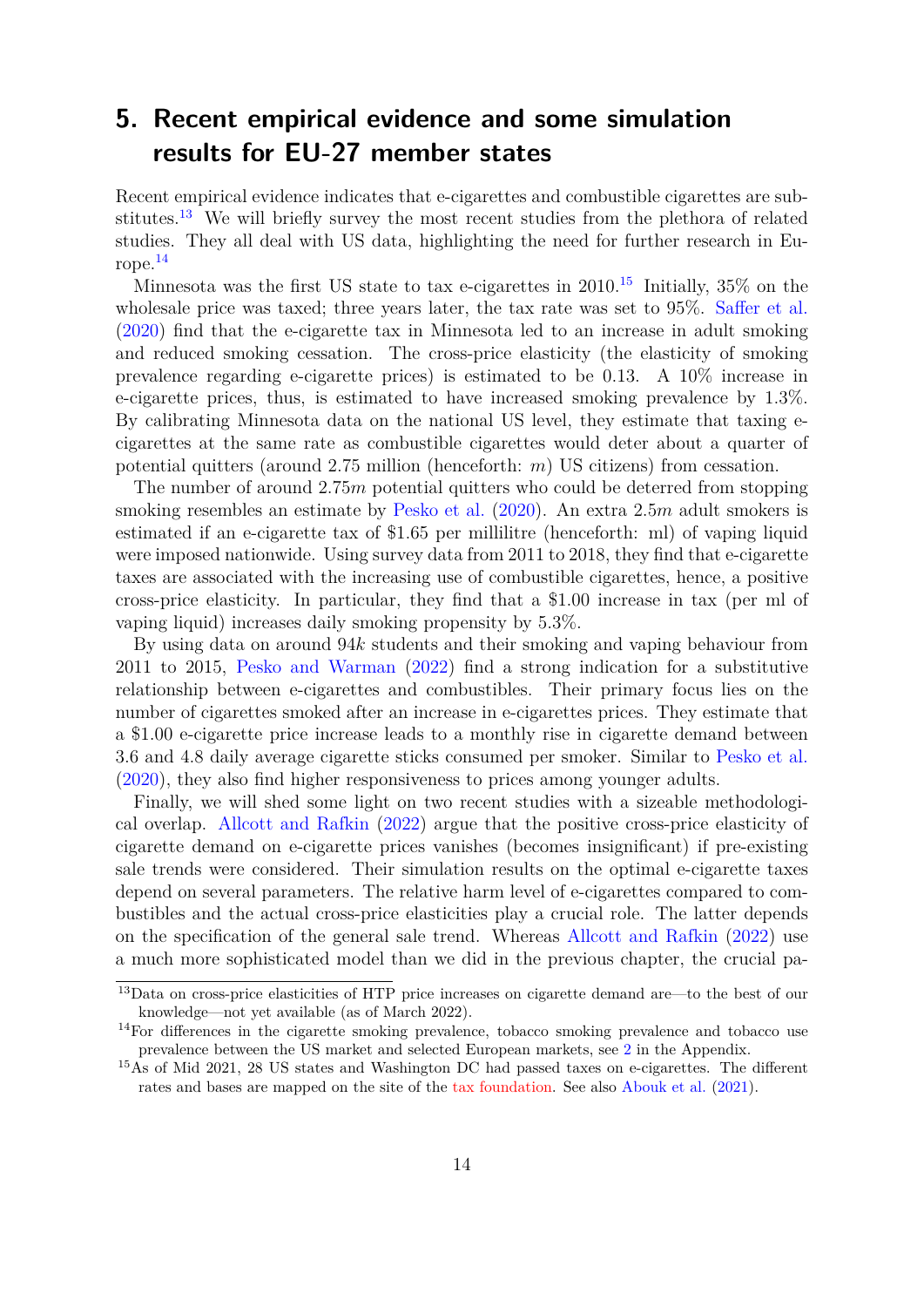| oo noo wooddoo olay wildoo wontowidw |               |             |                                                   |  |  |  |
|--------------------------------------|---------------|-------------|---------------------------------------------------|--|--|--|
| Source                               | Obs. period   | Focus group | Effect                                            |  |  |  |
| Pesko and Warman (2022)              | $2011 - 2015$ | Youths      | $$1.00 \uparrow \Longrightarrow [3.8, 4.6]$ c./m. |  |  |  |
|                                      |               |             | 100\% ad val. $\uparrow \implies 7.9\% \uparrow$  |  |  |  |
| Allcott and Rafkin (2022)            | $2011 - 2017$ | Overall     | ambiguous                                         |  |  |  |
| Abouk et al. $(2021)$                | $2010 - 2019$ | Youths      | $\eta_{e,c} = +0.34$                              |  |  |  |
| Pesko et al. $(2020)$                | $2011 - 2018$ | Adults      | \$1.00 $\uparrow \implies 5.3\% \uparrow$ .       |  |  |  |
| Cotti et al. $(2020)$                | $2011 - 2019$ | Overall     | $$1.00 \uparrow \implies 10\% \uparrow$           |  |  |  |
|                                      |               |             | $\eta_{e,c} = +0.50$                              |  |  |  |
| Saffer et al. $(2020)$               | $2010 - 2015$ | Adults      | $\eta_{e,c} = +0.13$                              |  |  |  |
| Abouk et al. $(2020)$                | 2013-2017     | Pregnants   | \$1.00 $\uparrow \implies 0.04pp \uparrow$        |  |  |  |
|                                      |               |             |                                                   |  |  |  |

<span id="page-16-2"></span>**Table 1:** *Survey Table on recent studies - Effect of e-cigarette prices on combustible-cigarette demand*

rameters for assessing the optimal tax remain the same. The optimal e-cigarette tax varies from prohibitively high to a negative one (subsidy of e-cigarettes), depending on the elasticity and harm level specifications. It is also possible that smoking and vaping are substitutes for older people but complements for younger consumers (indicating a negative cross-price effect for youths).

The main difference to [Allcott and Rafkin](#page-19-1) [\(2022\)](#page-19-1) in the paper by [Cotti et al.](#page-19-4) [\(2020\)](#page-19-4) is that [Cotti et al.](#page-19-4) consider an extended time period. While using the same data source, [Allcott and Rafkin](#page-19-1) [\(2022\)](#page-19-1) consider the period from 2013 to 2017 and [Cotti](#page-19-4) [et al.](#page-19-4) consider two subsequent years until 2019. Although short, these two years can be crucial because the e-cigarette market expanded substantially after 2017. Moreover, the regulative environment changed substantially: At the end of 2019, seventeen states taxed e-cigarettes. Two years earlier, seven states only imposed taxes on vaping devices.

The differences in results are striking. The cross-price estimate in [Cotti et al.](#page-19-4) [\(2020\)](#page-19-4) is 0.5. [Abouk et al.](#page-19-6) [\(2021\)](#page-19-6) find a cross-price elasticity from e-cigarettes to combustibles of  $0.34$  (US adults,  $2010 - 2019$ ).<sup>[16](#page-16-0)</sup> The only halfway recent study for European countries by [Stoklosa et al.](#page-21-2) [\(2016\)](#page-21-2) also supports this conclusion. The estimate is an own-price elasticity of e-cigarettes of −0*.*8. Unfortunately, they could not precisely calculate the effect of e-cigarette prices on cigarette demand.<sup>[17](#page-16-1)</sup>

Table [1](#page-16-2) roughly summarizes recent studies regarding cross-price elasticity estimates. It can be ascertained that more recent studies found a significant higher cross-impact than the previous examination by [Zheng et al.](#page-21-3) [\(2016\)](#page-21-3), who found a cross-price elasticity of 0.004 to cigarette demand. The increase in cross-price effects over time is all but surprising. E-cigarettes have become a significant part of tobacco markets in recent years, such that their price level have increased and the quantities of cigarettes have

<span id="page-16-0"></span><sup>16</sup>More studies are surveyed by [\(Pesko and Warman,](#page-21-7) [2022,](#page-21-7) p. 137).

<span id="page-16-1"></span><sup>&</sup>lt;sup>17</sup>Their conclusion that cigarettes and e-cigarettes are economic substitutes is based on the inverse cross-price elasticity, i. e., from cigarette price on e-cigarette demand (of about 4.6). The authors emphasize that this exceptionally high number is due to the tiny size of the e-cigarette market in the considered years (2011–2014).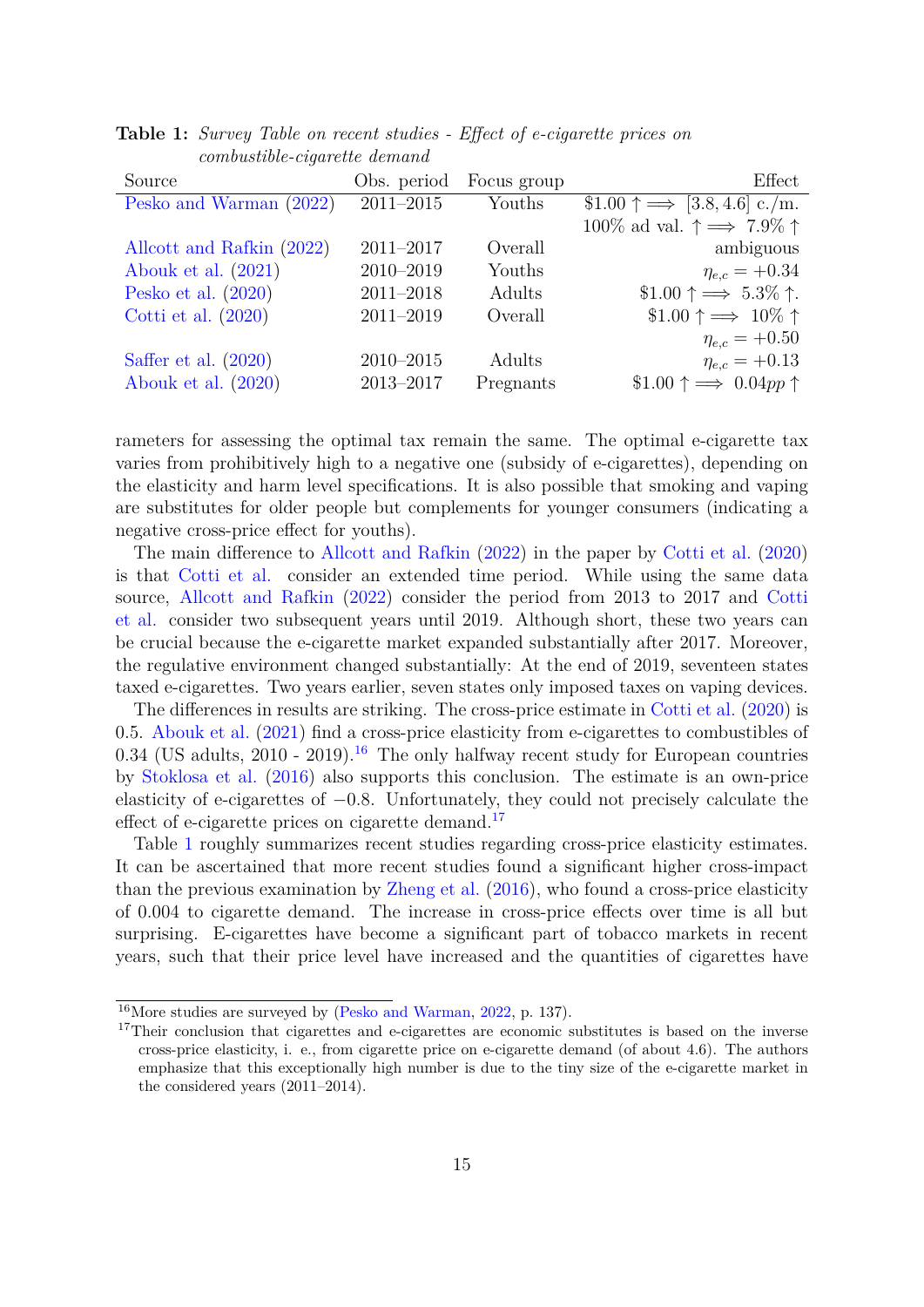decreased.[18](#page-17-1)

Virtually all available evidence strongly suggests that e-cigarettes and combustible cigarettes are substitutes. Thus, there is good reason to fear an unwanted increase in cigarette smoking due to a tax increase on e-cigarettes. However, we cannot stress enough that all previous studies use data from the US and recent studies for Europe are not available.

This paper does not fill the data gap. However, we can simulate the effect of a tax increase on e-cigarettes in Europe by adopting some numbers from the US and applying the scarce data we have for the EU-27. In particular, in 2020, around 679*b* (billion) cigarette sticks and fine-cut tobacco sticks (equivalent) were consumed. This compares to a figure of 53*b* e-cigarette stick equivalents.

Let us apply the own-price estimate of −0*.*8 by [Stoklosa et al.](#page-21-2) (European case) and the lowest cross-price elasticity in recent literature  $(\eta_{e,c} = 0.13)$  [\(Saffer et al.,](#page-21-5) [2020\)](#page-21-5). Then, a 1% increase in taxes on e-cigarettes implies

- 1. a reduction of e-cigarette consumption by 423*k* cigarette sticks equivalent, and
- 2. an increase of cigarette (factory-made and fine-cut) by 883*k* cigarette sticks.

Applying to these numbers the different harm levels yields the deterioration of European health in the sense outlined above  $(\mathcal{H} = \sum_i h_i \cdot x_i)$ . Assuming the (disputed) harm level of 5% of e-cigarettes compared to combustibles. Thus, we assign (in line with [Nutt et al.](#page-21-4) [\(2014\)](#page-21-4)) to the cigarettes a harm level of  $h_c = 1$  and a value  $h_e = 0.05$  to e-cigarettes. The effect on public health then is a deterioration by 861*k* units. However, even by assuming  $h_e = 0.37$ , the value suggested on average by experts who were in-terviewed by [Allcott and Rafkin](#page-19-1) [\(2022\)](#page-19-1), the deterioration would yield still  $\Delta \mathcal{H} = 726k$ units.

As mentioned above, the European Commission seems more interested in smoking prevalence. However, a prevalence estimate requires the assumption on who will smoke the additional cigarette sticks: the existing smokers (then, prevalence remains the same), or consumers that use cigarettes because of increasing e-cigarette prices (assuming the e-cigarette prices double, the prevalence increases up to 13% still by applying the abovementioned conservative estimate). The precise effect can hardly be estimated. However, it will lie between 0% and 13%. In the latter case, the current smoking prevalence could increase from  $25\%$  to around  $28.3\%$ .<sup>[19](#page-17-2)</sup>

#### <span id="page-17-0"></span>**6. Conclusion**

We confirm the European Commission's view that a revision of the Tax Directive is needed. However, before the revision written, it is crucial that policy makers understand

<span id="page-17-2"></span><span id="page-17-1"></span><sup>&</sup>lt;sup>18</sup>Since the cross-price elasticity is  $\eta_{e,c} = x_c'(p_e) \cdot \frac{p_e}{x_c}$ , both mentioned effects increase the second factor. <sup>19</sup>Since elasticity estimates are not available for  $\overline{HT}P$ , we cannot rerun the same simulation assuming

HTP tax-induced price increases. Assuming that the same logic for e-cigarettes also applies to HTP, the smoking prevalence increase could be even higher if HTP would also be subject to higher taxation.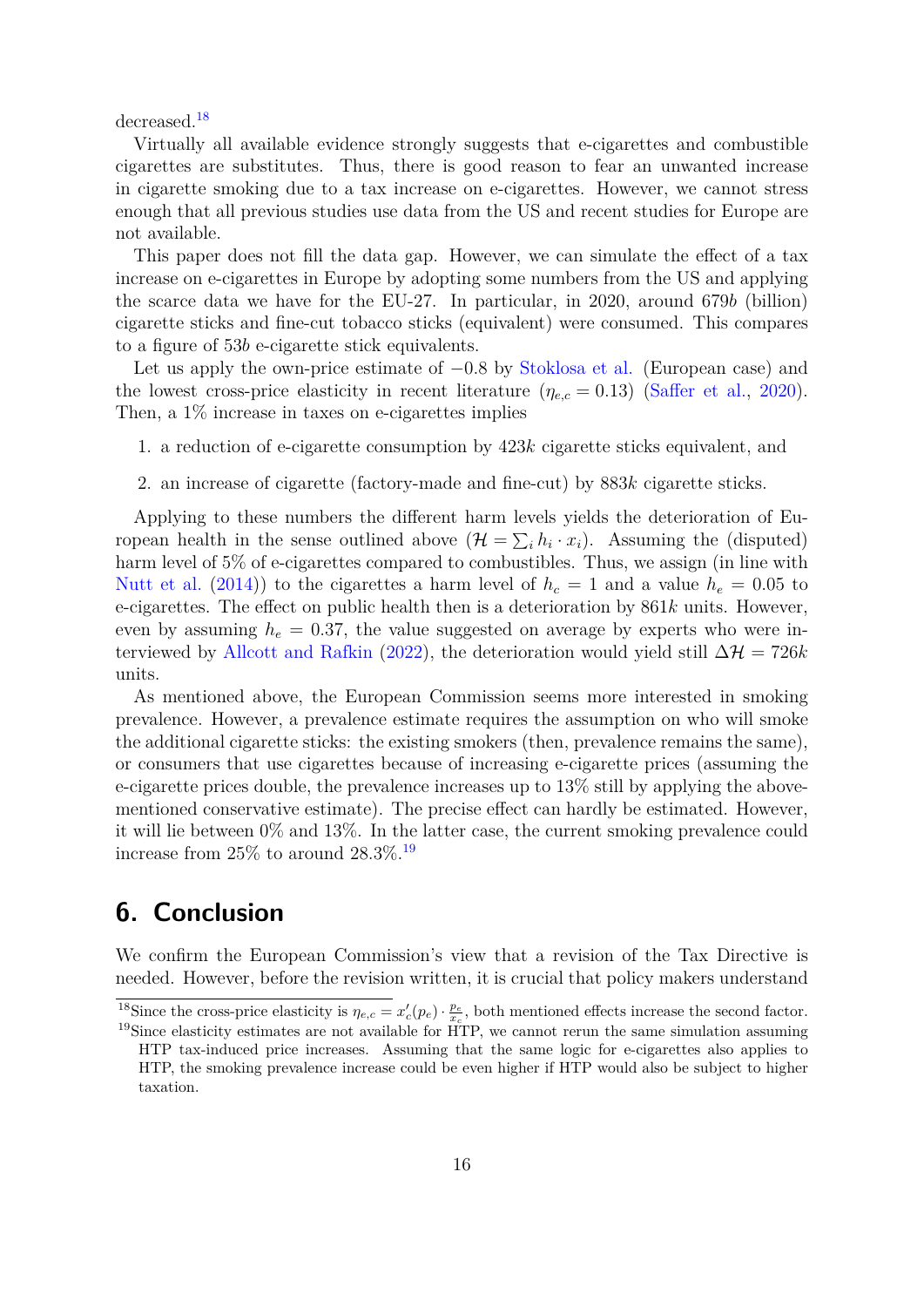how different tobacco products interact with each other. We find strong indications that combustibles and NCAs are substitutes. With the generally accepted finding that NCAs are less harmful, a significant tax wedge between combustibles and NCAs is needed for substituting combustibles with NCAs. A well-designed tax on NCAs should be at low rates to encourage switching from combustibles to NCAs and prevent relapsing back to combustibles.

Additionally, we find gender-specific differences in response to tobacco control policies in Europe. It appears the current regulatory measures are only suited to reducing smoking among the male population. Female smokers, on the other hand, do not seem to be affected by the current regulatory environment. It appears extremely unlikely that the European Commission will reach its health-policy goals without the female proportion of the population being as effectively engaged. The remarkable gender differences that we outlined in Figure [2](#page-7-0) give reason to invest in research on gender-specific measures.

Our policy recommendations can be underlined by pointing to European Commission's self-declared goals. According to their *Europe's Beating Cancer Plan* (p. 10), the share of tobacco users is targeted to be below 5% by 2040. Considering that current tobacco use hovers around 25%, this goal seems overly ambitious as it implies an 80% reduction in roughly 20 years. From 2007 to 2018, Europe's smoking prevalence declined by 13.4% (-3.94 percentage points), which corresponds to an annual decline of 1.3% (geometric mean). This reduction was achieved by several far-reaching measures. Mandatory smoke-free places, advertisement bans, and the obligation to place graphic pictures on product packaging were all instituted during this time period. Extrapolating the just-mentioned decline rate to 2040, the smoking prevalence would be around 19%. We refer to this scenario as the "Update scenario".

To achieve the 5% target by 2040, the annual decline in smoking prevalence must accelerate to around 7.1% on average ("speed-up scenario"). To achieve this, the European Commission has announced a bundle of new measures (not bolstered by action yet). Even if we suppose that this package is enough to achieve the unprecedented yearon-year decline that is needed, small increases in taxes on NCA's are likely to counteract the favourable impact of the package. Assuming a one-off tax rise such that e-cigarette prices double, two years of prevalence decline in the speed-up scenario would be offset. We illustrate the effect of a one-off e-cigarette tax rise by Figure [5](#page-23-1) in the Appendix.

In addition to their 2040 goal, the European Commission announced an interim smoking prevalence target of 20% by 2025, an approximate five percentage points reduction in a short period of time (Europe's cancer beating plan, p. 10). This near-term goal was put into place to follow the WHO's target of a 30% reduction compared to 2010. In 2025, the EU plans revise their package of measures and their tax policy. The EU authorities should invest in additional research to quantify the relevant parameters required for a rational tax and tobacco control policy until then. The UK government has taken a new path. In an attempt to cut smoking rates, e-cigarettes can be prescribed by England's NHS. Manufacturers of e-cigarettes are [eligible to apply for approval](https://www.gov.uk/government/news/e-cigarettes-could-be-prescribed-on-the-nhs-in-world-first) by UK's Medicines and Healthcare products Regulatory Agency. Whether this approach will be more successful than the EU's measures remains to be seen.

Furthermore, since the widely used concept of smoking prevalence is blind to the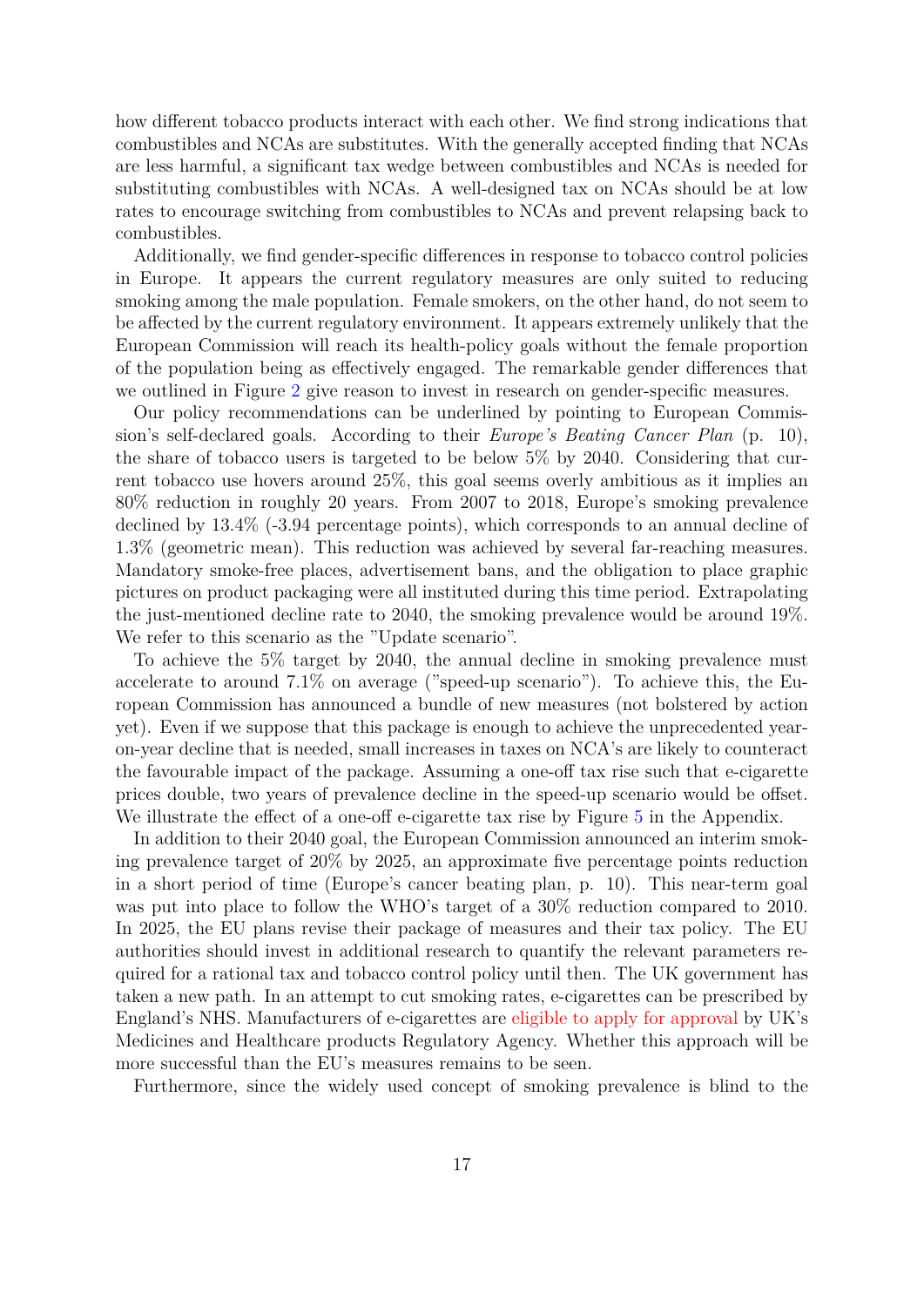difference between quitting and switching, a broader concept for public health should be considered. We provided a simple example of such a measure.

Our paper shows that most of the available data only deals with the US market; the European market suffers from a general lack of evidence. This assessment is sobering since more data, and hence more research, is needed to better understand the relationship between NCAs and combustibles, otherwise effective tobacco control policies are unlikely to be found.

Overall, the EU strategy lacks research as a decision-making tool. The significant differences in data and research availability compared to the US give no cause for satisfaction but a call to action.

#### **References**

- <span id="page-19-7"></span>Abouk, R., Adams, S., Feng, B., Maclean, J.C., Pesko, M., 2020. The effect of ecigarette taxes on pre-pregnancy and prenatal smoking. URL: [https://www.nber.](https://www.nber.org/papers/w26126) [org/papers/w26126](https://www.nber.org/papers/w26126), doi:[10.3386/w26126](http://dx.doi.org/10.3386/w26126).
- <span id="page-19-6"></span>Abouk, R., Courtemanche, C., Dave, D., Feng, B., Friedman, A., Maclean, J.C., Pesko, M., Sabia, J., Safford, S., 2021. Intended and unintended effects of e-cigarette taxes on youth tobacco use. URL: <http://www.nber.org/papers/w29216>, doi:[10.3386/](http://dx.doi.org/10.3386/w29216) [w29216](http://dx.doi.org/10.3386/w29216). NBER Working Paper 29216.
- <span id="page-19-1"></span>Allcott, H., Rafkin, C., 2022. Optimal regulation of e-cigarettes: Theory and evidence. American Economic Journal: Economic Policy 14, Forthcomming. doi:[10.](http://dx.doi.org/10.3386/w27000) [3386/w27000](http://dx.doi.org/10.3386/w27000).
- <span id="page-19-5"></span>Atkinson, A.B., Stiglitz, J.E., 2015. Lectures on Public Economics: Updated Edition. Princeton University Press, Princeton and Oxford.
- <span id="page-19-3"></span>Berg, C.J., Haardoerfer, R., Escoffery, C., Zheng, P., Kegler, M., 2014. Cigarette users' interest in using or switching to electronic nicotine delivery systems for smokeless tobacco for harm reduction, cessation, or novelty: A cross-sectional survey of US adults. Nicotine & Tobacco Research 17, 245–255. doi:[10.1093/ntr/ntu103](http://dx.doi.org/10.1093/ntr/ntu103).
- <span id="page-19-2"></span>Bogdanovica, I., Godfrey, F., McNeill, A., Britton, J., 2010. Smoking prevalence in the European Union: A comparison of national and transnational prevalence survey methods and results. Tobacco Control 20, e4–e4. doi:[10.1136/tc.2010.036103](http://dx.doi.org/10.1136/tc.2010.036103).
- <span id="page-19-0"></span>Chaloupka, F.J., Pacula, R.L., 1999. Sex and race differences in young people's responsiveness to price and tobacco control policies. Tobacco Control 8, 373–377. doi:[10.1136/tc.8.4.373](http://dx.doi.org/10.1136/tc.8.4.373).
- <span id="page-19-4"></span>Cotti, C., Courtemanche, C., Maclean, J.C., Nesson, E., Pesko, M., Tefft, N., 2020. The effects of e-cigarette taxes on e-cigarette prices and tobacco product sales: Evidence from retail panel data. URL: <http://www.nber.org/papers/w26724>, doi:[10.3386/](http://dx.doi.org/10.3386/w26724) [w26724](http://dx.doi.org/10.3386/w26724). NBER working paper.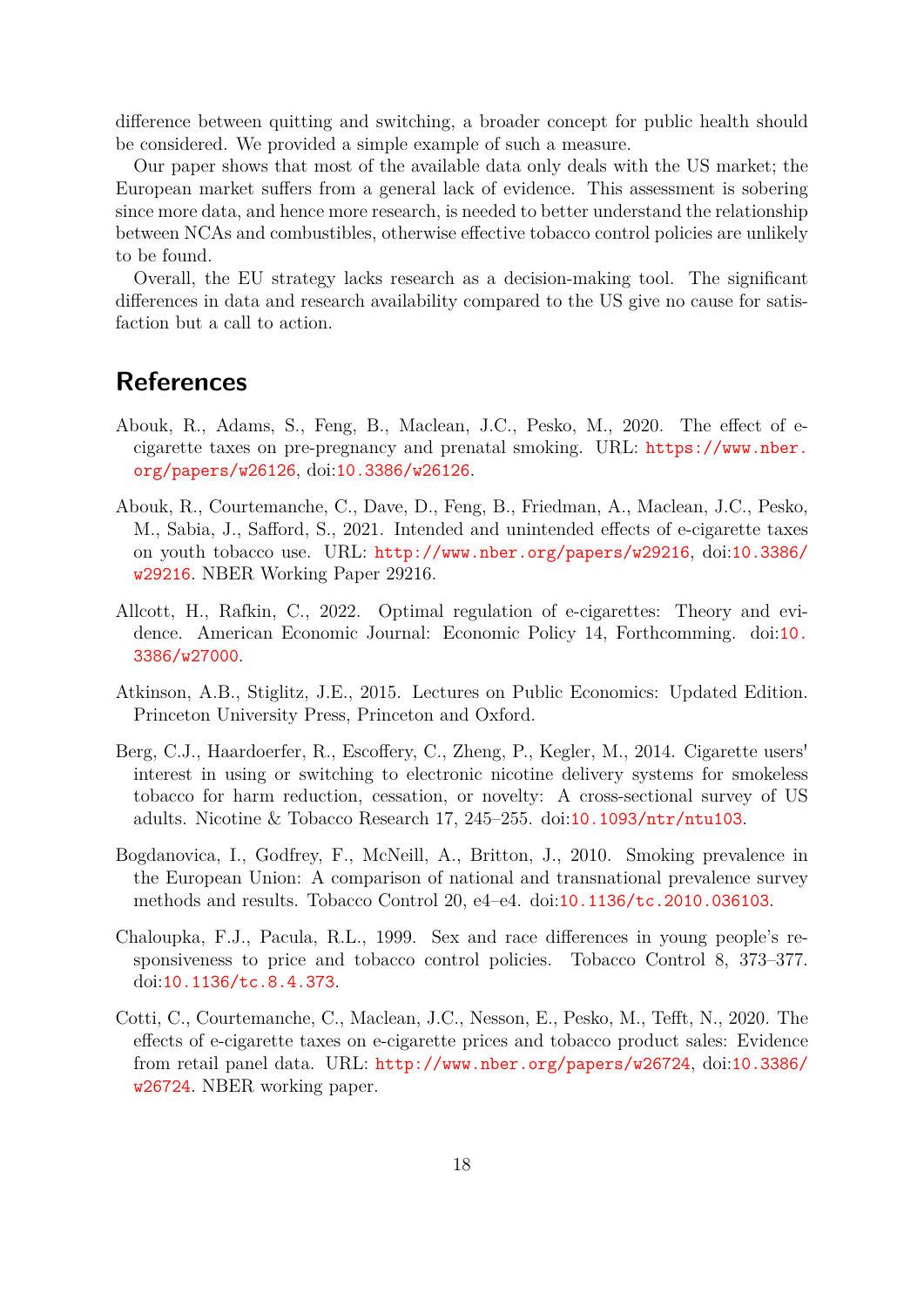- <span id="page-20-7"></span>Cullen, K.A., Gentzke, A.S., Sawdey, M.D., Chang, J.T., Anic, G.M., Wang, T.W., Creamer, M.R., Jamal, A., Ambrose, B.K., King, B.A., 2019. e-cigarette use among youth in the United States, 2019. JAMA 322, 2095. doi:[10.1001/jama.2019.18387](http://dx.doi.org/10.1001/jama.2019.18387).
- <span id="page-20-5"></span>European Commission, 2021a. Eurobarometer 87.1 (2017). doi:[10.4232/1.13738](http://dx.doi.org/10.4232/1.13738).
- <span id="page-20-6"></span>European Commission, 2021b. Eurobarometer 93.2 (2020). doi:[10.4232/1.13706](http://dx.doi.org/10.4232/1.13706).
- <span id="page-20-0"></span>European Commission, Directorate General for Taxation and Customs Union, Economisti Associati., 2020. Study on Council Directive 2011/64/EU on the structure and rates of excise duty applied to manufactured tobacco: final report.. volume 1. Publications Office, Luxembourg. doi:[10.2778/060064](http://dx.doi.org/10.2778/060064).
- <span id="page-20-10"></span>Fernández, E., Gallus, S., Schiaffino, A., López-Nicolás, A., Vecchia, C.L., Barros, H., Townsend, J., 2004. Price and consumption of tobacco in spain over the period 1965–2000. European Journal of Cancer Prevention 13, 207–211. doi:[10.1097/01.](http://dx.doi.org/10.1097/01.cej.0000130018.93310.92) [cej.0000130018.93310.92](http://dx.doi.org/10.1097/01.cej.0000130018.93310.92).
- <span id="page-20-2"></span>Gallet, C.A., List, J.A., 2003. Cigarette demand: a meta-analysis of elasticities. Health Economics 12, 821–835. doi:[10.1002/hec.765](http://dx.doi.org/10.1002/hec.765).
- <span id="page-20-8"></span>Gentzke, A.S., Creamer, M., Cullen, K.A., Ambrose, B.K., Willis, G., Jamal, A., King, B.A., 2019. Vital signs: Tobacco product use among middle and high school students — United States, 2011–2018. MMWR. Morbidity and Mortality Weekly Report 68, 157–164. doi:[10.15585/mmwr.mm6806e1](http://dx.doi.org/10.15585/mmwr.mm6806e1).
- <span id="page-20-11"></span>Huang, J., Gwarnicki, C., Xu, X., Caraballo, R.S., Wada, R., Chaloupka, F.J., 2018. A comprehensive examination of own- and cross-price elasticities of tobacco and nicotine replacement products in the U.S. Preventive Medicine 117, 107–114. doi:[10.1016/j.](http://dx.doi.org/10.1016/j.ypmed.2018.04.024) [ypmed.2018.04.024](http://dx.doi.org/10.1016/j.ypmed.2018.04.024).
- <span id="page-20-9"></span>Laverty, A.A., Vardavas, C.I., Filippidis, F.T., 2021. Prevalence and reasons for use of heated tobacco products (HTP) in Europe: an analysis of Eurobarometer data in 28 countries. The Lancet Regional Health - Europe 8, 100159. doi:[10.1016/j.lanepe.](http://dx.doi.org/10.1016/j.lanepe.2021.100159) [2021.100159](http://dx.doi.org/10.1016/j.lanepe.2021.100159).
- <span id="page-20-4"></span>McNeill, A., Leonie S. Brose and, R.C., Bauld, L., Robson, D., 2018. Evidence Review of E-cigarettes and Heated Tobacco Products 2018. Public Health England, London. A report commissioned by Public Health England.
- <span id="page-20-3"></span>National Academies of Sciences, Engineering, and Medicine, 2018. Public Health Consequences of E-Cigarettes. National Academies Press. doi:[10.17226/24952](http://dx.doi.org/10.17226/24952).
- <span id="page-20-1"></span>Ngo, A., Fong, G.T., Craig, L.V., Shang, C., 2019. Analysis of gender differences in the impact of taxation and taxation structure on cigarette consumption in 17 ITC countries. Int J Environ Res Public Health 16, 1275. doi:[10.3390/ijerph16071275](http://dx.doi.org/10.3390/ijerph16071275).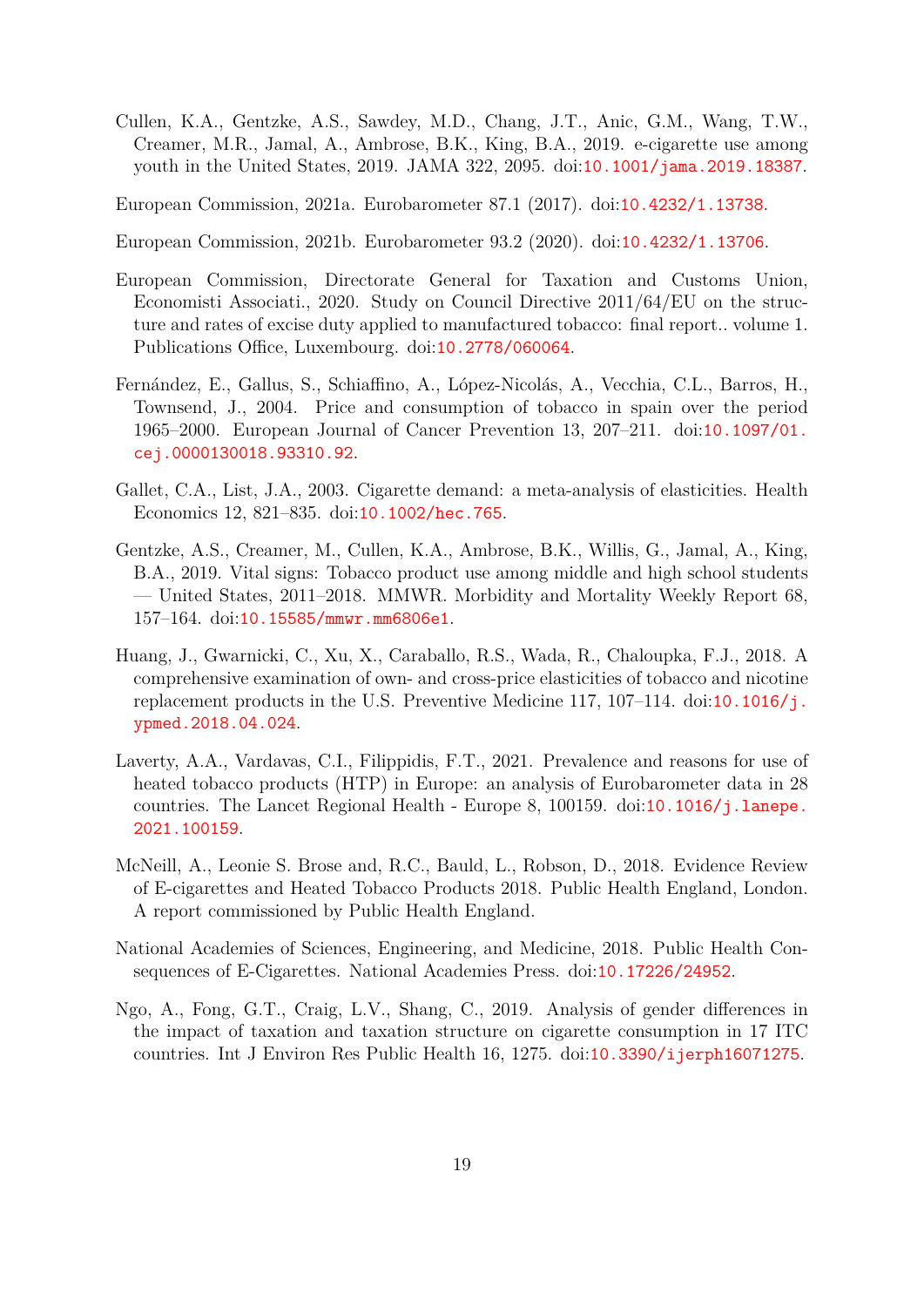- <span id="page-21-4"></span>Nutt, D.J., Phillips, L.D., Balfour, D., Curran, H.V., Dockrell, M., Foulds, J., Fagerstrom, K., Letlape, K., Milton, A., Polosa, R., Ramsey, J., Sweanor, D., 2014. Estimating the harms of nicotine-containing products using the MCDA approach. European Addiction Research 20, 218–225. doi:[10.1159/000360220](http://dx.doi.org/10.1159/000360220).
- <span id="page-21-1"></span>Palali, A., van Ours, J.C., 2019. The impact of tobacco control policies on smoking initiation in eleven European countries. European Journal of Health Economics 20, 1287–1301. doi:[10.1007/s10198-019-01090-x](http://dx.doi.org/10.1007/s10198-019-01090-x).
- <span id="page-21-6"></span>Pesko, M.F., Courtemanche, C.J., Maclean, J.C., 2020. The effects of traditional cigarette and e-cigarette tax rates on adult tobacco product use. Journal of Risk and Uncertainty 60, 229–258. doi:[10.1007/s11166-020-09330-9](http://dx.doi.org/10.1007/s11166-020-09330-9).
- <span id="page-21-7"></span>Pesko, M.F., Warman, C., 2022. Re-exploring the early relationship between teenage cigarette and e-cigarette use using price and tax changes. Health Economics 31, 137– 153. doi:[10.1002/hec.4439](http://dx.doi.org/10.1002/hec.4439).
- <span id="page-21-5"></span>Saffer, H., Dench, D., Grossman, M., Dave, D., 2020. E-cigarettes and adult smoking: Evidence from Minnesota. Journal of Risk and Uncertainty 60, 207–228. doi:[10.1007/](http://dx.doi.org/10.1007/s11166-020-09326-5) [s11166-020-09326-5](http://dx.doi.org/10.1007/s11166-020-09326-5).
- <span id="page-21-0"></span>Stehr, M., 2007. The effect of cigarette taxes on smoking among men and women. Health Economics 16, 1333–1343. doi:[10.1002/hec.1223](http://dx.doi.org/10.1002/hec.1223).
- <span id="page-21-2"></span>Stoklosa, M., Drope, J., Chaloupka, F.J., 2016. Prices and e-cigarette demand: Evidence from the European Union. Nicotine & Tobacco Research 18, 1973–1980. doi:[10.1093/](http://dx.doi.org/10.1093/ntr/ntw109) [ntr/ntw109](http://dx.doi.org/10.1093/ntr/ntw109).
- <span id="page-21-3"></span>Zheng, Y., Zhen, C., Dench, D., Nonnemaker, J.M., 2016. U.s. demand for tobacco products in a system framework. Health Economics 26, 1067–1086. doi:[10.1002/](http://dx.doi.org/10.1002/hec.3384) [hec.3384](http://dx.doi.org/10.1002/hec.3384).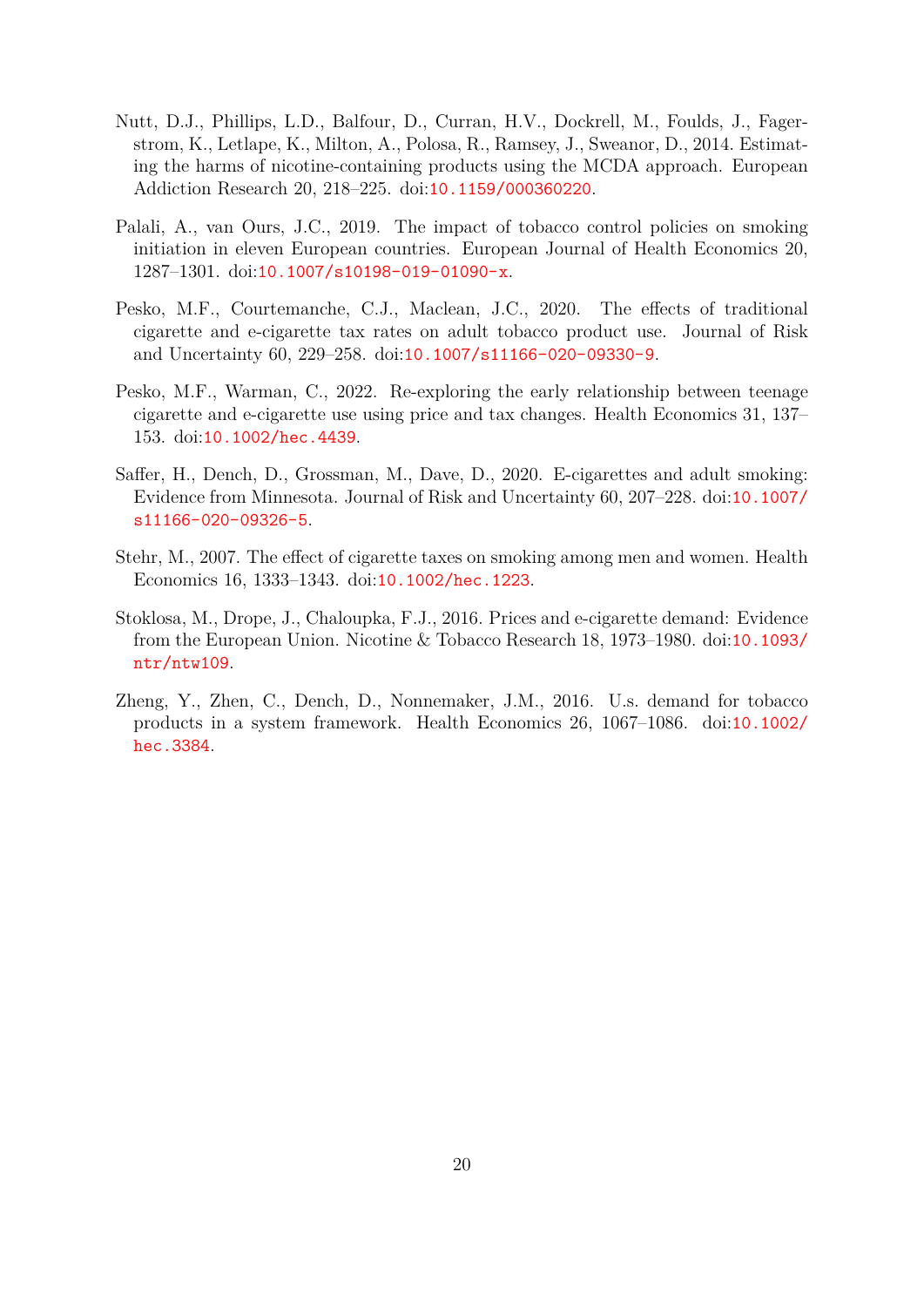### <span id="page-22-0"></span>**A. WHO prevalence estimates**

| Country    | Cig. smoking | Tob. smoking | Tob. use |
|------------|--------------|--------------|----------|
| <b>USA</b> | 17.1         | 20.0         | 25.1     |
| <b>DEU</b> | 26.0         | 28.0         | 28.0     |
| <b>FRA</b> | 31.5         | 34.6         | 34.6     |
| <b>ITA</b> | 23.4         | 23.4         | 22.8     |
| <b>ESP</b> | 25.9         | 27.9         | 27.9     |
| POL        | 24.3         | 26.0         | 26.0     |
| <b>SWE</b> | 16.9         | 28.8         | 12.4     |
| PRT        | 24.8         | 27.9         | 27.9     |
| <b>HRV</b> | 33.1         | 36.6         | 36.6     |

<span id="page-22-1"></span>**Table 2:** *WHO prevalence estimates (2018) for the US and selected European countries*